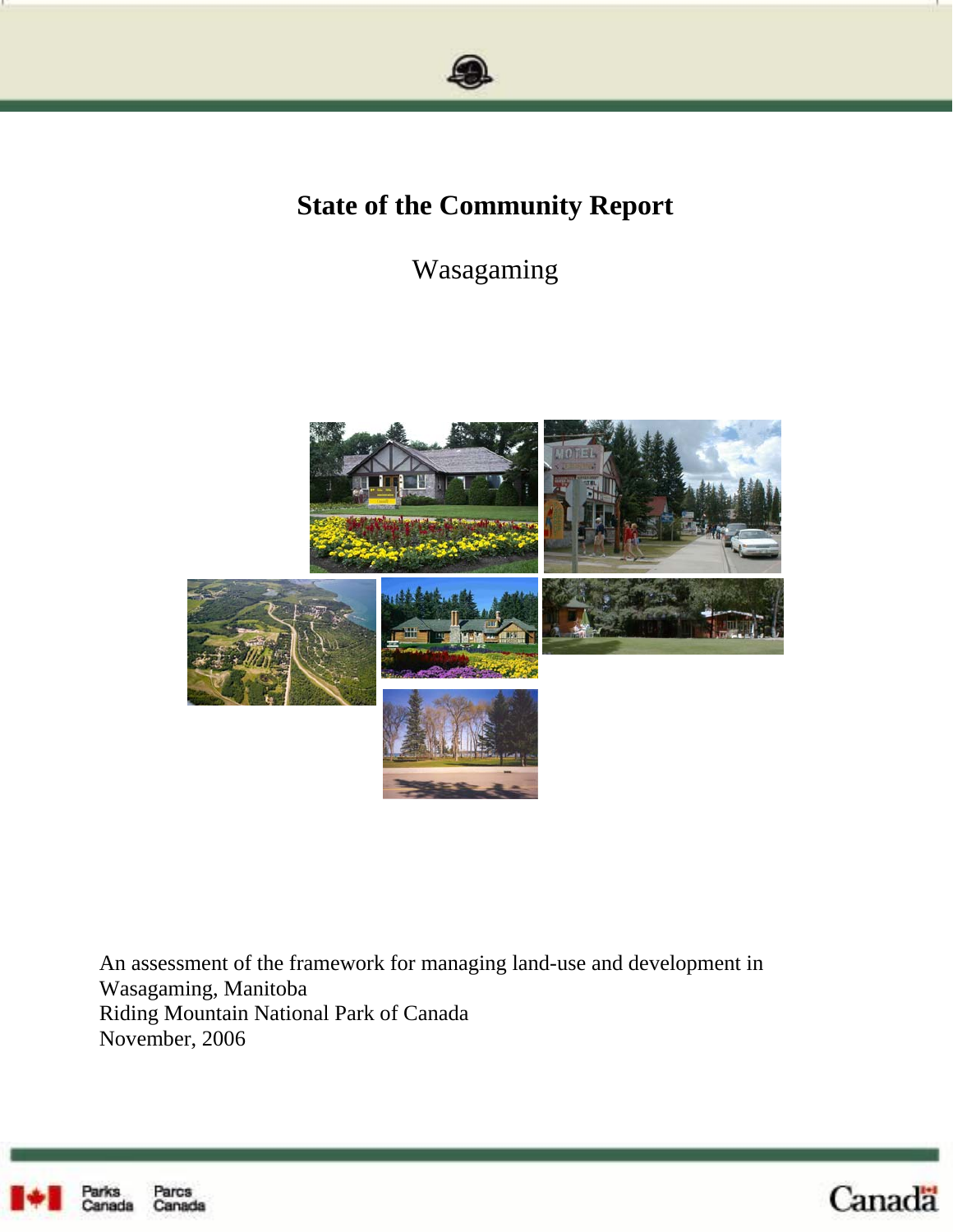#### Approval

 $\bar{\mathcal{A}}$ 

#### Prepared by:

Sharon Vanderschuit, Management Planner Hugh Penwarden, Project Officer

Recommended for approval by:

Øп  $\hat{\phantom{a}}$ 

 $\mbox{Don Huisman}$ Manager, Townsite & Realty Services<br>Riding Mountain National Park of Canada

Approved by:

November 30, 2006

Greg Fenton  $Superintendent$ Riding Mountain National Park of Canada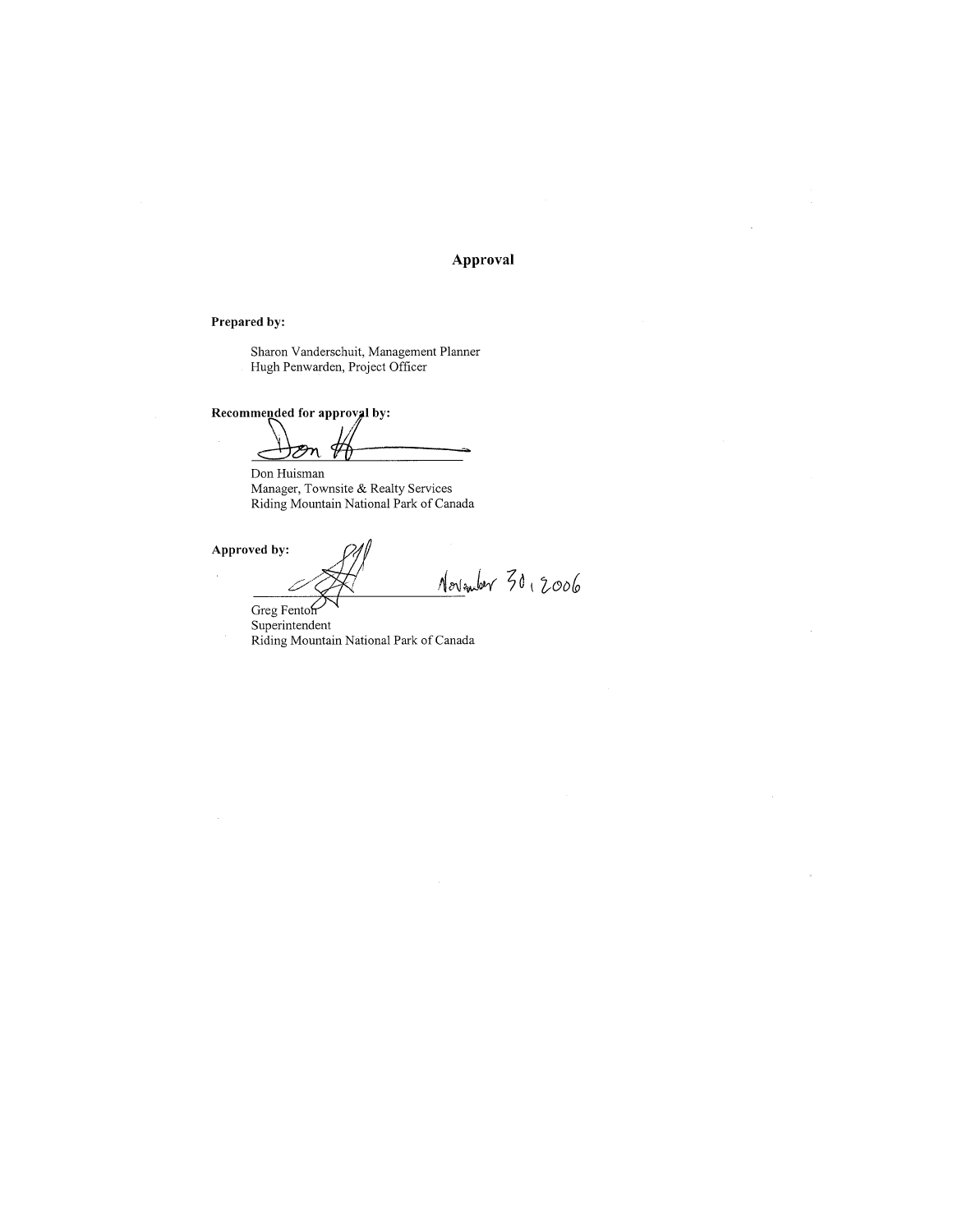| 3.1.1 Aquatic ecosystems                       |  |
|------------------------------------------------|--|
|                                                |  |
|                                                |  |
|                                                |  |
| 3.5.1 Asset Condition<br>3.5.2 Operating Costs |  |
|                                                |  |
|                                                |  |
|                                                |  |
|                                                |  |

# **Table of Contents**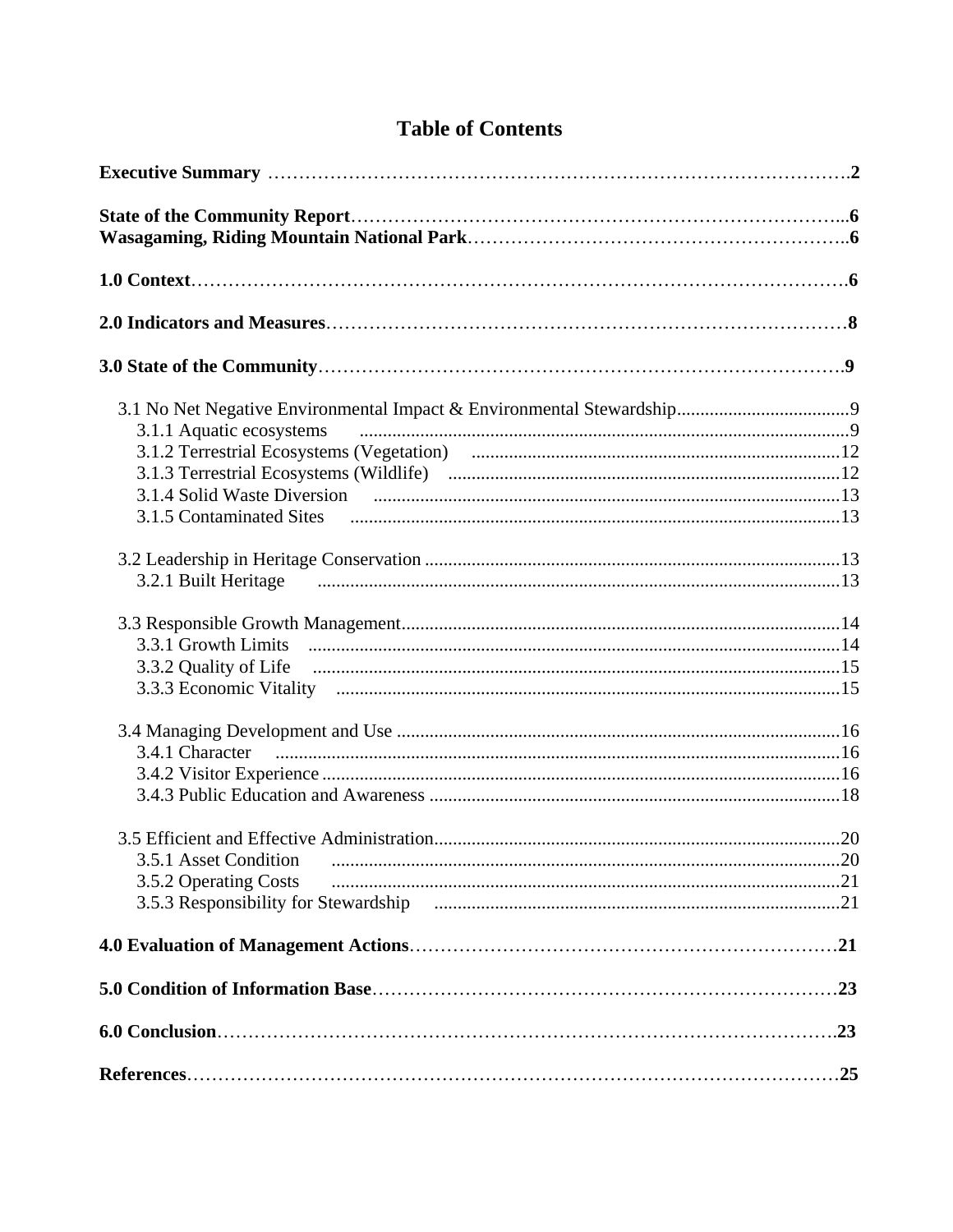# <span id="page-3-0"></span> **EXECUTIVE SUMMARY**

Communities play an important role in achieving all aspects of Parks Canada's mandate. They are

- important staging areas for memorable visitor experiences;
- they provide opportunities for visitors to develop an improved understanding of the park's heritage values;
- they preserve and protect built heritage and other cultural resources;
- and they can reduce the ecological impacts on adjacent park lands by consolidating services and facilities in one area.

This State of the Community Report for the community of Wasagaming in Riding Mountain National Park presents an assessment of the ecological, cultural, economic and social health of the community. This assessment is based on an analysis of progress in implementing the vision in the Wasagaming Community Plan (2000). Emerging issues not captured in the original community plan are also examined. It is the first such report for the community. A number of information gaps will be filled in subsequent reports as the community's monitoring program develops.

# **A) Overall State of Achievement of Minister's Principles**

# **i. No Net Negative Environmental Impact and Leadership in Environmental Stewardship**

Aquatic Ecosystems: Funding has been secured for the sewage treatment project and effluent targets have been established. Other initiatives to reduce impacts on the aquatic ecosystem are in the formative stages (e.g. stormwater, Clear Lake Basin management approach).

Vegetation: There is an approved Wasagaming Vegetation Strategy, 2005 being implemented that was developed in consultation with the community. Invasive non-native plant species will be addressed within a park-wide strategy. The community plan restricts lot development and provides guidelines for landscaping.

Wildlife: Work is required on indicators, measures and monitoring of the community's impact on wildlife. In the interim, the number of bear re-locations is being used as an indicator. Due to improved waste management and hazing efforts, bear issues have declined. However, waste management in the subdivisions adjacent to the community is a concern.

Solid Waste Diversion: Recently there has been 5% of the waste diverted from the landfill versus 10% five years ago.

Contaminated Sites: There are two contaminated sites being risk managed until remedial funding is received from the Federal Contaminated Sites Assessment Program.

**ii. Leadership in Heritage Conservation:** the inventory of heritage buildings is up-to-date. Six of the 10 federal heritage buildings are in fair condition and two are in poor condition. Funding is an obstacle therefore partnership are being developed with third parties to occupy and maintain federal heritage buildings not required for park administration or operations. New developments are reviewed by a Development Review Board to ensure guidelines in the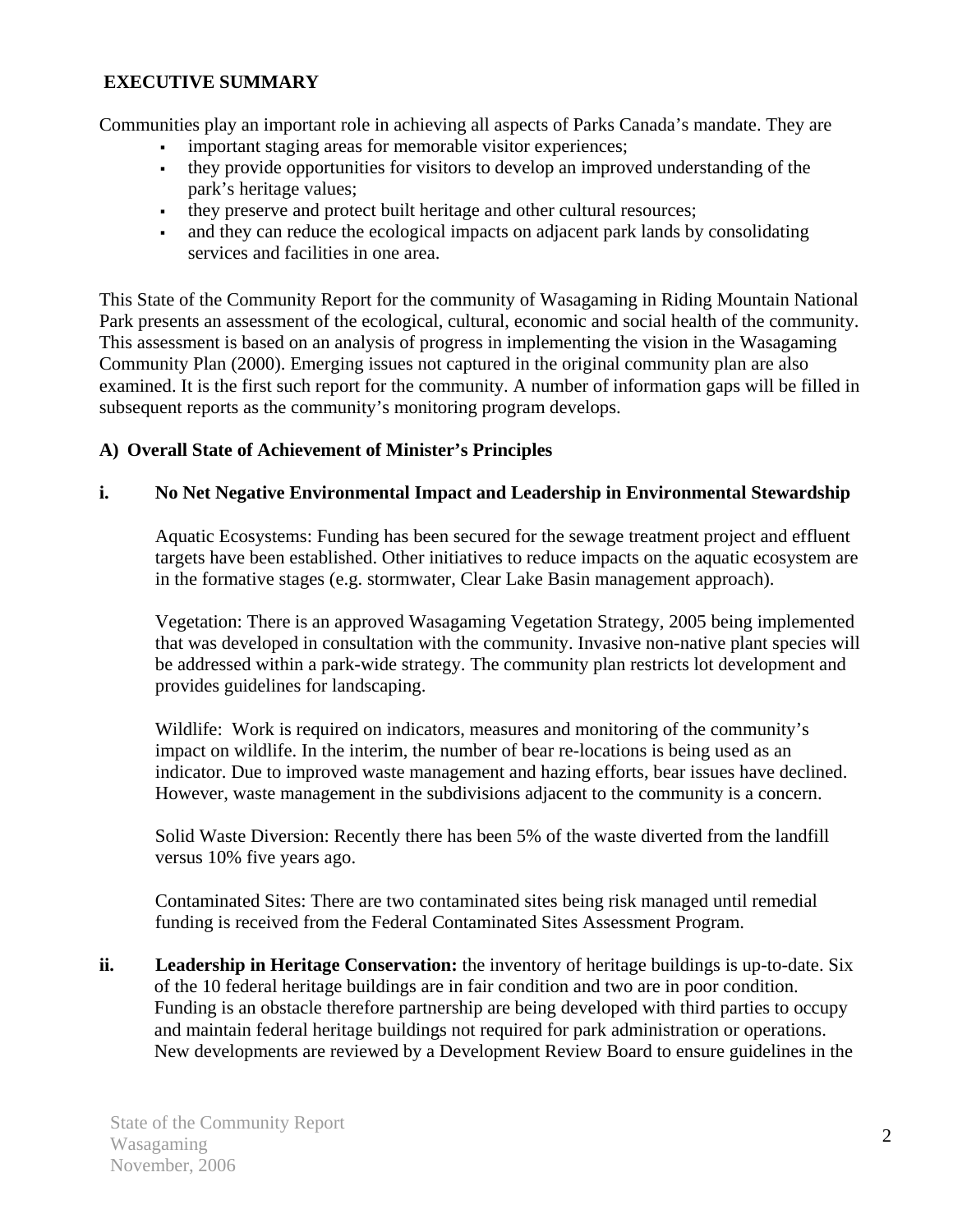community plan are followed. To date the community's distinctive character is being well preserved.

**iii.** Responsible Growth Management: Growth in Wasagaming over the past 6 years has amounted to less than 10% of the allowable limit. Quality of life in the community is good with economic vitality linked to visitation numbers.

# **iv. Managing Development and Use**

Character: all development proposals are reviewed to ensure consistency with guidelines in the community plan. The community plan also provides a guideline for basic and essential services although this requires updating. RMNPC also uses an appropriate activities review tool to evaluate proposals involving outdoor recreation in the community.

Visitor Experience: generally visitors are satisfied with their experience in the community. Refinement of some indicators and measures is required.

Public Education and Awareness: the community is the focal point for 95% of the visitors. The learning programs have been improved to enhance participation by repeat visitors and a new *"Ambassador"* program has been initiated for commercial operators and their staff.

**v. Efficient and Effective Administration:** Refinement of measures for this indicator is required in Wasagaming to reflect the proximity of the community across the park boundary. Many efficiencies and improved stewardship can be realized with shared municipal services and other management practices.

# **B) Results of Management Effectiveness Monitoring**

A number of actions committed to in the community have been implemented by Parks Canada and local businesses. Results have been achieved in all areas and the overall state of the community is good with areas for improvement identified and scheduled for implementation.

# **C) Condition of Databases**

Information gaps have been identified. These gaps, along with indicators and measures, will be refined as the community monitoring framework is developed further.

# **D) Key Planning Issues**

# **The key planning issues for Wasagaming are outlined in the draft park management plan and include;**

- direction to expand on shared municipal services with neighbours in the Clear Lake Basin;
- water and sewer services in the Clear Lake Cabin Area;
- alternatives to annual camping permits for the Clear Lake Cabin Area;
- a review of essential services in Wasagaming with consideration to existing and potential services in the Wasagaming/Onanole corridor, and;
- examination of other governance models for communities for potential application in Wasagaming.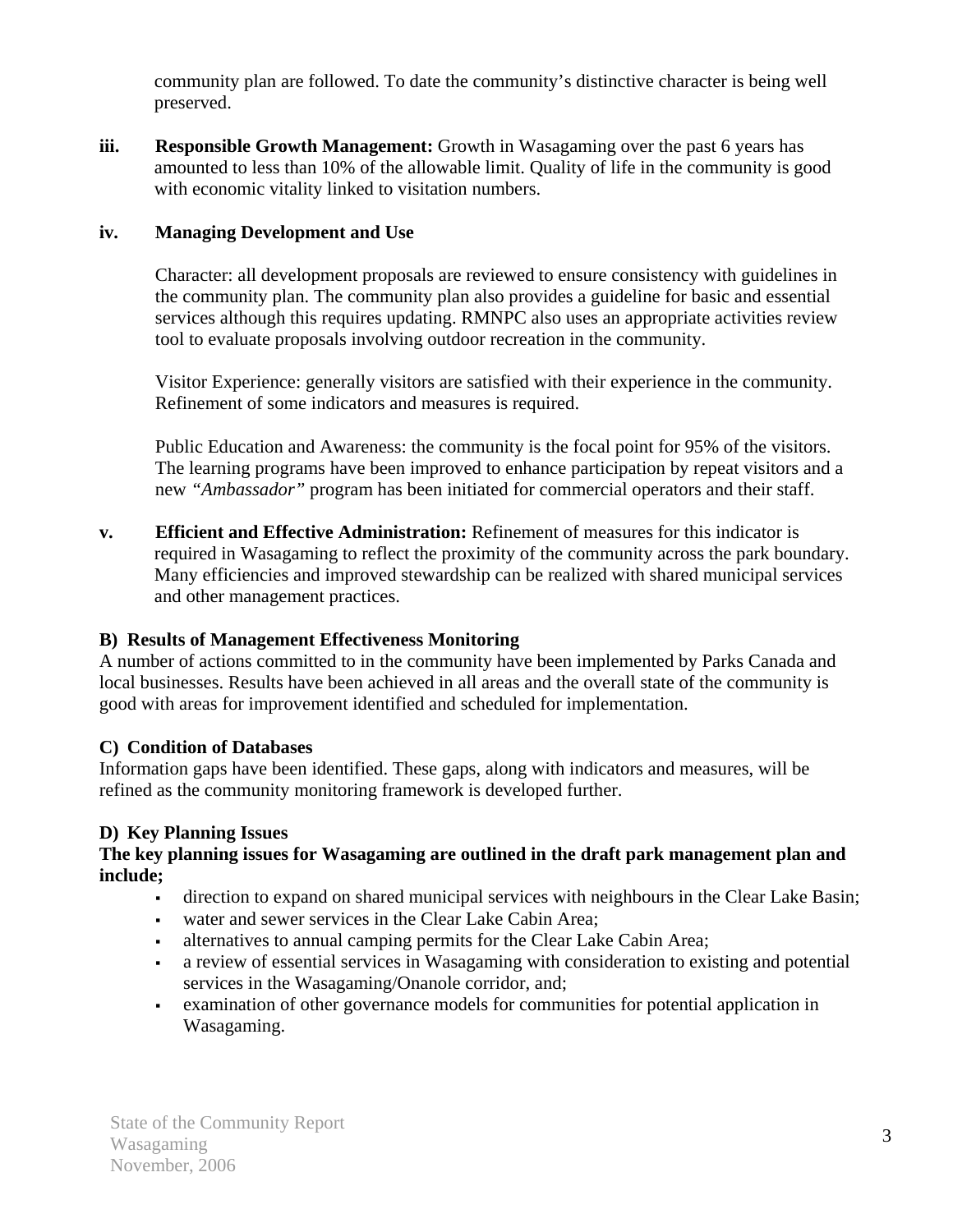# **E) Condition and Trend of Indicators**

|                                                                                                                                                                               | $Red = poor$<br>$\mathbf{\mathsf{U}} =$ getting worse       | <b>Legend</b><br>$Y$ ellow = fair<br>$Green = good$<br>$\hat{\mathsf{n}}$ = improving<br>$\Leftrightarrow$ = no change                                                                                                                                                                       |  |
|-------------------------------------------------------------------------------------------------------------------------------------------------------------------------------|-------------------------------------------------------------|----------------------------------------------------------------------------------------------------------------------------------------------------------------------------------------------------------------------------------------------------------------------------------------------|--|
| <b>Indicator</b>                                                                                                                                                              | <b>Condition and</b><br><b>Trend of</b><br><b>Ecosystem</b> | <b>Rationale for Rating</b>                                                                                                                                                                                                                                                                  |  |
|                                                                                                                                                                               |                                                             | <b>3NEI and Leadership in Environmental Stewardship</b>                                                                                                                                                                                                                                      |  |
| system is planned. Stormwater is to be addressed when funding is<br>Aquatic<br>available.<br>Ecosystems<br>inside and outside RMNPC<br>Water conservation - needs improvement |                                                             | Sewage Effluent Quality and Quantity – the quality of effluent and<br>impact on receiving water is a concern. An upgrade to the treatment<br>Surface water quality - possible threat to Clear Lake from South Lake<br>which is hyper-eutrophic, likely due to groundwater contamination from |  |
| Terrestrial ecosystems                                                                                                                                                        |                                                             |                                                                                                                                                                                                                                                                                              |  |
| Vegetation                                                                                                                                                                    |                                                             | Non-native invasive species – no inventory to date, will be linked to an<br>invasive plant strategy for RMNPC<br>Landscape composition – preliminary data available, to be refined.                                                                                                          |  |
| Wildlife                                                                                                                                                                      |                                                             | Trail proliferation - preliminary data<br>Wildlife movement<br>Human-wildlife encounters – data on bear re-locations is used, situation<br>has improved in the past 10 years.                                                                                                                |  |
| Solid Waste<br>Diversion                                                                                                                                                      |                                                             | Diversion from landfill (compost and re-cycling) – the trend since 2002<br>shows a decline in the percentage of waste being diverted from the<br>landfill                                                                                                                                    |  |
| Community<br><b>Contaminated Sites</b>                                                                                                                                        |                                                             | Two sites within the community are being risk managed and will be<br>remediated when federal funding becomes available.                                                                                                                                                                      |  |
| <b>Leadership in Heritage Conservation</b>                                                                                                                                    |                                                             |                                                                                                                                                                                                                                                                                              |  |
| buildings designated by the province<br><b>Built Heritage</b><br>Designation activities $-275$ buildings evaluated since 1996                                                 |                                                             | Inventory – complete, 9 recognized buildings, 1 classified and 2<br>Condition rating - Good 10%, Fair 60%, Poor 20%, Closed 10%                                                                                                                                                              |  |
| <b>Responsible Growth Management</b>                                                                                                                                          |                                                             |                                                                                                                                                                                                                                                                                              |  |
| <b>Growth Limits</b>                                                                                                                                                          |                                                             | Square metres of commercial growth $-$ since 1998 only 10% of the<br>allowable growth of floor space has been developed.                                                                                                                                                                     |  |
| Quality of Life                                                                                                                                                               |                                                             | Housing, crime, sense of community                                                                                                                                                                                                                                                           |  |
| <b>Economic Vitality</b>                                                                                                                                                      |                                                             | # visitors, \$ spent, employment                                                                                                                                                                                                                                                             |  |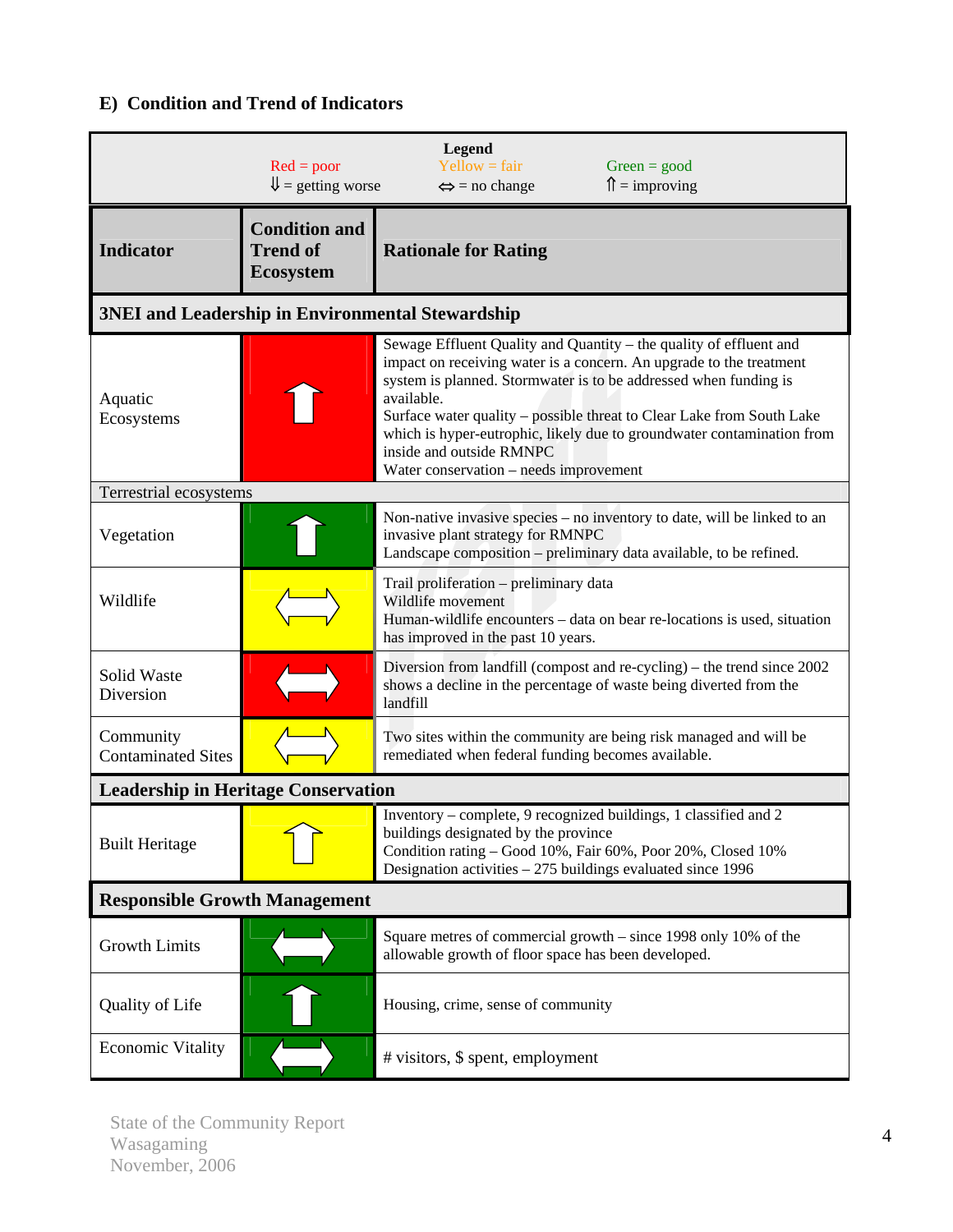| <b>Managing Use: Quality Visitor Experience and Promoting Visitor Understanding</b> |                                                                                                                                                                                         |                                                                                                                                                                                                                                                                                    |  |  |
|-------------------------------------------------------------------------------------|-----------------------------------------------------------------------------------------------------------------------------------------------------------------------------------------|------------------------------------------------------------------------------------------------------------------------------------------------------------------------------------------------------------------------------------------------------------------------------------|--|--|
| Character                                                                           |                                                                                                                                                                                         | Conformance with architectural, landscape, sign and site guidelines -<br>provided in the community plan, a Development Review Board<br>examines variances<br>Conformance with basic and essential services – business license<br>applications only approved if there's conformance |  |  |
| <b>Visitor Experience</b>                                                           |                                                                                                                                                                                         |                                                                                                                                                                                                                                                                                    |  |  |
| Understanding<br><b>Visitors</b>                                                    |                                                                                                                                                                                         | Mgmt. decisions influenced by visitor needs/expectations – regular<br>surveys, feedback forms, advisory groups and letters influence<br>management decisions.                                                                                                                      |  |  |
| Providing<br>Opportunities                                                          |                                                                                                                                                                                         | Level of participation by target segments in opportunities targeted to<br>their needs/expectations – the number of serviced sites in the Wasgaming<br>Campground and the Pier Project are examples.                                                                                |  |  |
| Delivering High<br>Quality service                                                  |                                                                                                                                                                                         | Targets are for 85% overall visitors satisfied and 50% very satisfied -<br>overall the visitors are highly satisfied with services in Wasagaming.                                                                                                                                  |  |  |
| Connecting<br>visitors/residents<br>personally with the<br>place                    |                                                                                                                                                                                         | Data deficient - an attempt to measure visitor knowledge was made in<br>the $2001/2$ visitor survey. The high percentage $(85%)$ of repeat visitors<br>likely indicates a strong personal connection to the community, and<br>possibly the Park.                                   |  |  |
| <b>Public Education and Awareness</b>                                               |                                                                                                                                                                                         |                                                                                                                                                                                                                                                                                    |  |  |
| Knowledge,<br>Understanding and<br>Support                                          |                                                                                                                                                                                         | Sense of personal responsibility and level of understanding of key<br>messages is likely increasing due to improvements in participation<br>levels.                                                                                                                                |  |  |
| Participation levels                                                                |                                                                                                                                                                                         | Number of people personally contacted through Parks Canada programs<br>and partner-provided programs .has increased over the past five years.                                                                                                                                      |  |  |
| Number and Type<br>of Opportunities                                                 |                                                                                                                                                                                         | Learning opportunities (personal and non-personal) offered by Parks<br>Canada have been increased, renewed or new opportunities provided to<br>attract more repeat visitors. There have also been new programs offered<br>by others.                                               |  |  |
| <b>Public Satisfaction</b>                                                          | Level of audience satisfaction with Parks Canada learning programs has<br>been high. There is no data for programs offered by others. The level of<br>perceived relevance is not known. |                                                                                                                                                                                                                                                                                    |  |  |
| <b>Efficient and Effective Administration</b>                                       |                                                                                                                                                                                         |                                                                                                                                                                                                                                                                                    |  |  |
| <b>Asset Condition</b>                                                              |                                                                                                                                                                                         | Condition ratings $-$ Good (62%), Fair (25%) and Poor (13%)<br>Conditions are declining due to the lack of budget for infrastructure.                                                                                                                                              |  |  |
| <b>Operating Costs</b>                                                              |                                                                                                                                                                                         | Cost recovery $-100\%$ of the directs costs for water and sewer. Garbage<br>is subsidized by 56%.                                                                                                                                                                                  |  |  |
| Responsibility<br>for Stewardship                                                   |                                                                                                                                                                                         | Measures to be developed - would likely be related to<br>participation/success of WTA and Development Review Board                                                                                                                                                                 |  |  |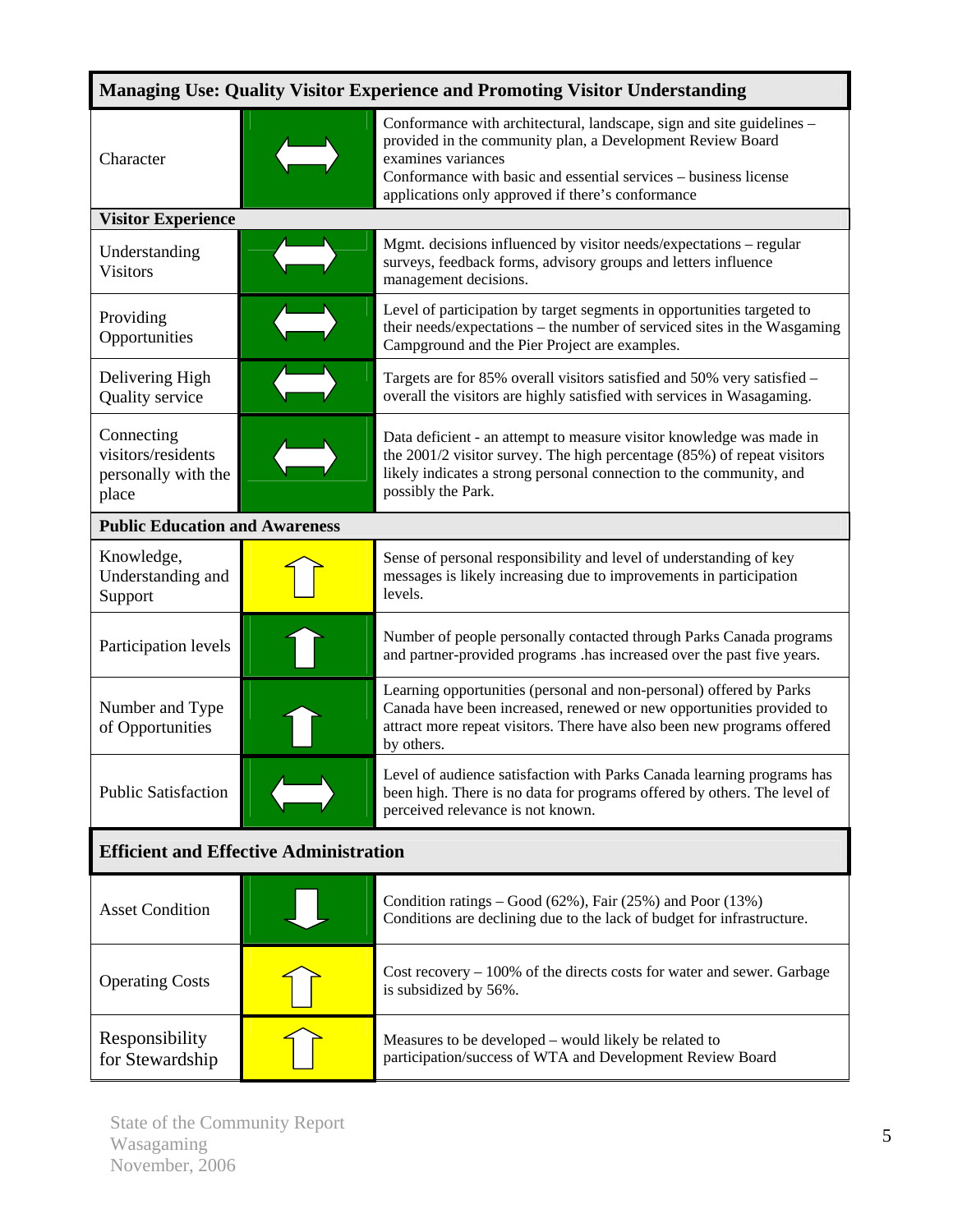# <span id="page-7-0"></span>**STATE OF THE COMMUNITY REPORT WASAGAMING, RIDING MOUNTAIN NATIONAL PARK**

# **1.0 CONTEXT**

Wasagaming, the park community within RMNPC, is located 97 km. north of Brandon and the Trans Canada Highway, 45 km. north of the Yellowhead Highway #16, and 274 km northwest of Winnipeg. The community is situated on the shore of Clear Lake, adjacent to the Park's south boundary and provincial highway #10. The community's physical footprint is less than 1% of the area of RMNPC and encompasses approximately 179 hectares (463.6 acres). Within 5 km. of Wasagaming, outside the park boundary, are various residential subdivisions and the community of Onanole which have a summer population of over 2,000. Wasagaming serves as the "hub" of recreational, educational and cultural activity for the majority of visitors to RMNPC. All land is Wasagaming is federal crown land with some lots being leased to individuals and businesses. There are 254 residential cottage leases, 525 seasonal cabins administered by camping permits, and 46 commercial leases, 510 camping sites in the campground and 3 non-profit organizations who lease federal heritage buildings.



Wasagaming strives to retain its unique village-like atmosphere within a natural setting that makes it an attractive destination for the vacationing public. This popular vacation destination has functioned as a resort and visitor center since 1912. It serves as the hub of recreational, educational and cultural activity for most visitors to the Park. Wasagaming provides services that enable visitors to carry out their activities in the Park and is often referred to as the stepping stone to the rest of the Park. The various businesses offer food services, visitor accommodation, gift shops, clothing, jewellery, groceries and general merchandise. RMNPC issues 135 business licenses each year, with the majority servicing the community. The community also serves as the administration and operational headquarters for RMNPC.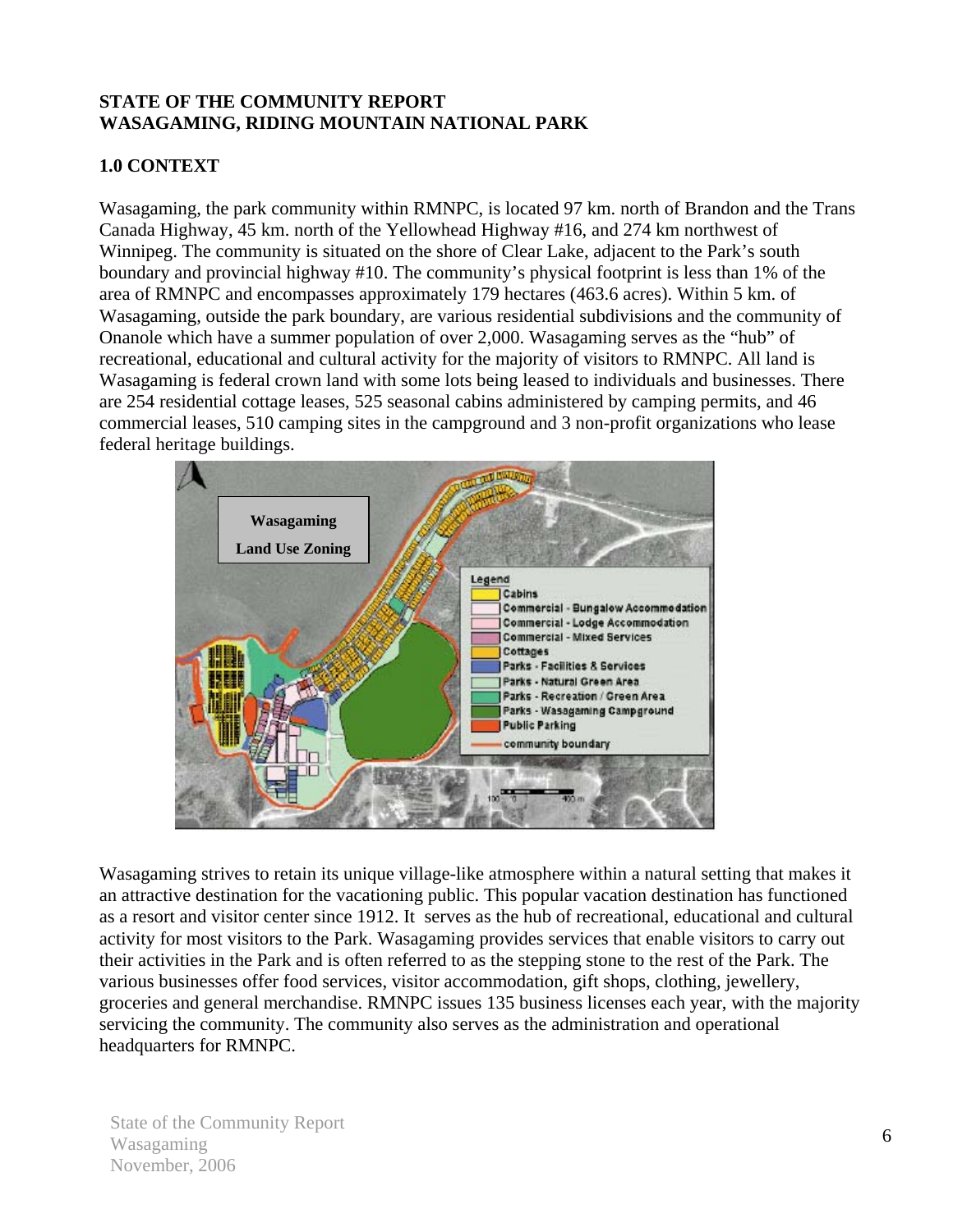Parks Canada presently provides all municipal services to the community of Wasagaming, including water treatment and distribution, wastewater and solid waste collection, fire protection, road maintenance, snow removal, finance and administration, development review, regulation enforcement, and recreation.





**Visitor Centre Commercial Area** 

The *Wasagaming Community Plan* was approved in October 2000 following consultation with a Community Plan Steering Committee and Working Groups, as well as the Riding Mountain Round Table. The Plan responds to principles announced by the Minister responsible for Parks Canada in 1998 to guide the community planning process that was taking place in all national park communities. The principles included no net negative environmental impact and leadership in environmental stewardship, leadership in heritage conservation, responsible growth management, managing development and use, efficient and effective administration. The Wasagaming Tenants'Association (WTA) formed in 1998 to provide advice during the development of the community plan. The Association now functions as the key advisory body to Parks Canada in the implementation of the plan, with a focus on municipal services.

# **A Vision for Land Use in Wasagaming** *(Wasagaming Community Plan, 2000)*

*Wasagaming will continue to serve as the 'hub' of recreational, educational and cultural activity enhancing the enjoyment and appreciation of Riding Mountain National Park. The facilities and services provided in Wasagaming will serve the needs of its visitors. The community will preserve its village-like atmosphere into which nature and recreation are integrated. It will promote nature and people-oriented activities while building upon and strengthening the cultural, architectural and natural heritage that makes Wasagaming a unique and inviting place.* 

This vision continues to be valid, meeting the needs of the seasonal residents, visitors and mandate of the Parks Canada Agency related to maintaining ecological and commemorative integrity, the provision of opportunities for learning and quality visitor experiences.

This State of the Community Report is an assessment of the ecological, cultural, economic and social health of the community. This assessment is based on an analysis of progress in implementing the vision in the Wasagaming Community Plan (2000) and meeting the principles announced by the Minister. Emerging issues that are not captured in the community plan are also examined. It is the first such report for the community that uses a standard set of indicators and measures developed for all national park communities. These indicators will be monitored over time and reported in the State of the Community reports every five years. There are a number of information gaps that will be filled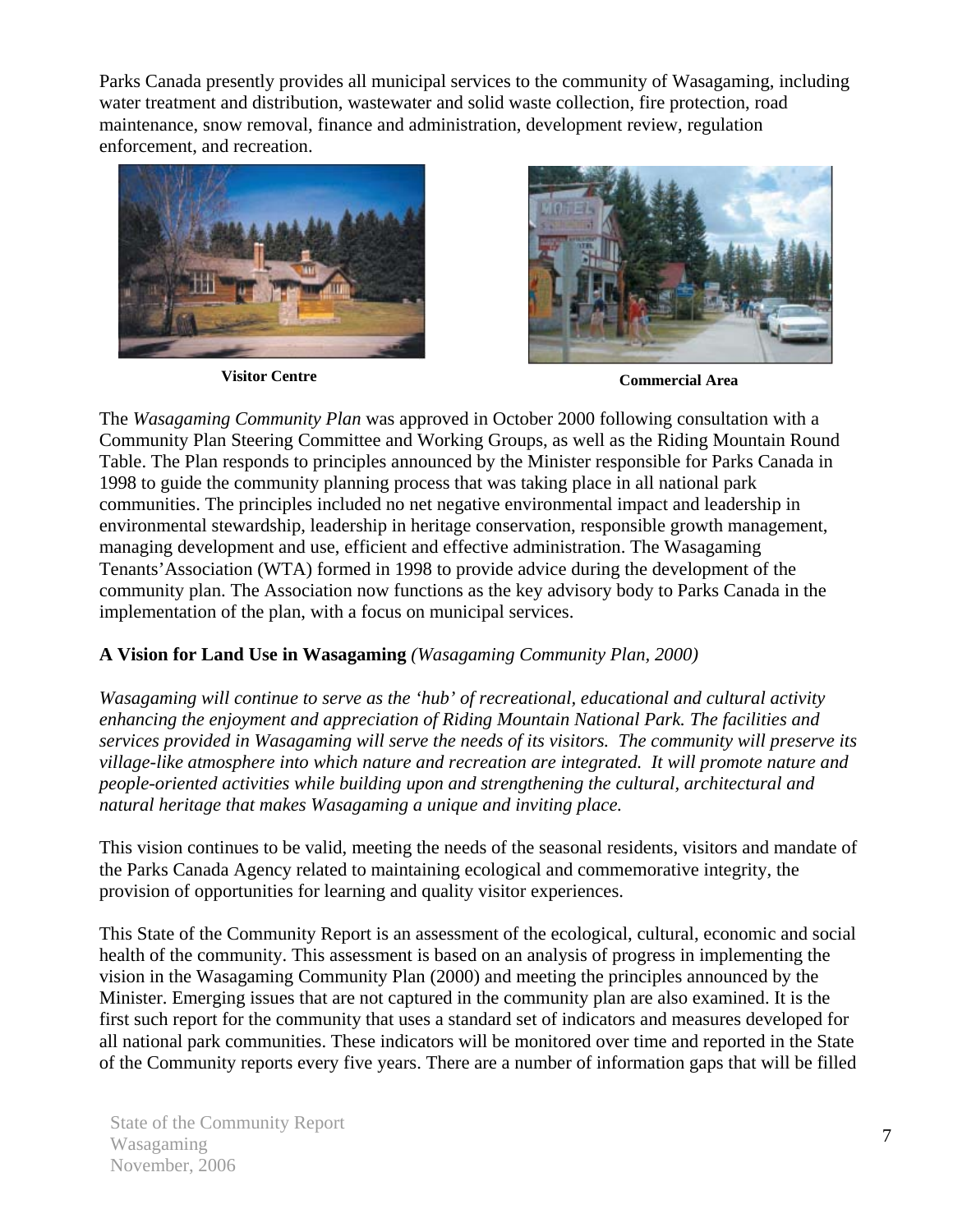<span id="page-9-0"></span>in subsequent reports as the community's monitoring program develops. In addition, annual reports on progress in implementing the park management plan will be provided to stakeholders that will include progress in implementing the community plan.

# **2.0 INDICATORS AND MEASURES**

A monitoring program for Wasagaming is being refined to fully report on the status of indicators selected to determine the state of national park communities. These indicators reflect the suite of indicators developed nationally to measure park-wide ecological integrity and progress with respect to environmental stewardship.

Measures to assess most indicators have also been developed, as have reporting standards to be used by all communities. In some cases, measures and standards have not been finalized, and reporting on some indicators will continue to improve as the monitoring program develops over time.

The following are the indicators and measures that are being applied to Wasagaming.

- **a. No Net Negative Environmental Impact (3NEI) and Leadership in Environmental Stewardship** 
	- i. Aquatic Ecosystems: sewage effluent quantity and quality, surface water quality and water conservation

Terrestrial Ecosystems

- ii. Vegetation: non-native/invasive species and community landscape composition
- iii. Wildlife: trail proliferation, wildlife movement; and human-wildlife encounters
- iv. Solid waste diversion
- v. Contaminated sites.
- **b. Leadership in Heritage Conservation** 
	- i. Built Heritage: inventory; condition rating, and designation activities.

# **c. Responsible Growth Management**

- i. Growth Limits: square meters of additional commercial growth
- ii. Quality of Life: initial measures include housing, crime, and sense of community
- iii. Economic Vitality: initial measures include number of employees, visitors, and dollars spent.

#### **d. Managing Development and Use**

i. Character: degree of conformance with architectural, landscape, sign, and site guidelines and conformity with basic and essential services.

Visitor Experience

- ii. Understanding visitors: the extent to which management decisions are influenced by an understanding of actual and potential visitors' needs and expectations
- iii. Providing opportunities: target segments participate in opportunities that are targeted to their needs and expectations
- iv. Delivering High Quality Service: targets of 85% overall visitor satisfaction, including at least 50% very satisfied.
- v. Connecting visitors and residents personally with the place: the level of a visitor's connection to the park, comprised of the level of visitor understanding and likelihood of return visit.

Public Education and Awareness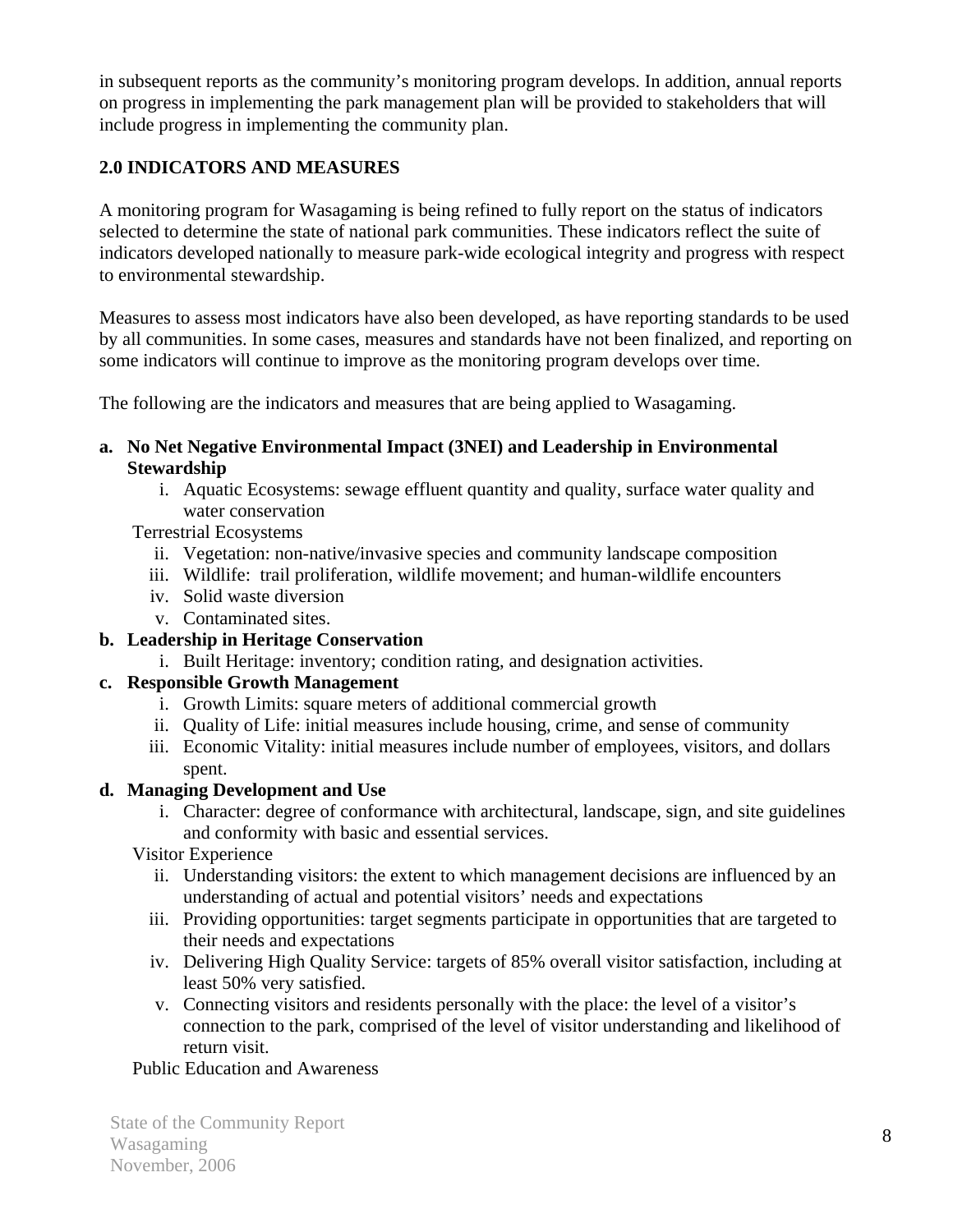- <span id="page-10-0"></span>vi. Knowledge, understanding, and support: sense of personal responsibility, level of understanding of key messages
- vii. Participation levels: number of people reached through Parks Canada and partnerprovided learning opportunities
- viii. Number and Type of Opportunities: number of different learning opportunities (personal and non-personal) offered by Parks Canada and by partners
- ix. Public Satisfaction: level of audience satisfaction with Parks Canada and external opportunities, level of perceived relevance.

# **e. Efficient and Effective Administration**

- i. Asset Condition: % poor, fair or good
- ii. Operating Costs: level of cost-recovery for water, sewer and solid waste
- iii. Responsibility for Stewardship: shared decision-making.

# **3.0 STATE OF THE COMMUNITY**

# **3.1 No Net Negative Environmental Impact & Environmental Stewardship**

*No Net Negative Environmental Impact (3NEI) means that wildlife, plants, water, air, soil and the processes that connect them will be no worse off tomorrow than they are today. The cumulative impact of development and operations will be positive not negative. No net negative environmental impact is a tool to minimize effects of communities on adjacent park lands. It will be assessed on a cumulative basis, not individual projects. A measurement framework will be the basis for determining success. The results of monitoring will be used to determine the need for further mitigations.* 

*Communities should strive to be models of excellence in applying environmental management systems (e.g. water quality, water conservation, waste management, etc.). Through the application of 3NEI and environmental stewardship the communities can reduce impacts on ecological integrity.* 

Overall, cumulative progress towards 3NEI for Wasagaming since approval of the 2000 community plan has been fair overall. In striving to be a model of excellence in applying environmental management systems, progress has been made in several areas.

# 3.1.1 Aquatic ecosystems *Ranking: Poor/Improving*

a) Sewage Effluent Quality and Quantity

The existing sewage treatment system for Wasagaming only provides primary treatment whereas the federal guidelines call for secondary treatment. RMNPC has established targets for effluent quality that are based on the capacity of the receiving waters and are more stringent than the 1976 Environment Canada guidelines. A design to upgrade the sewage treatment system has been completed. The pH levels of effluent is one parameter that often exceeds the guidelines and is a concern due to potential influence on ammonia toxicity levels. The upgraded sewage treatment will produce effluent that meets targets, including pH. The project is to commence in 2006/7. The following table summarizes sewage effluent quality and provides a comparison to provincial and federal guidelines.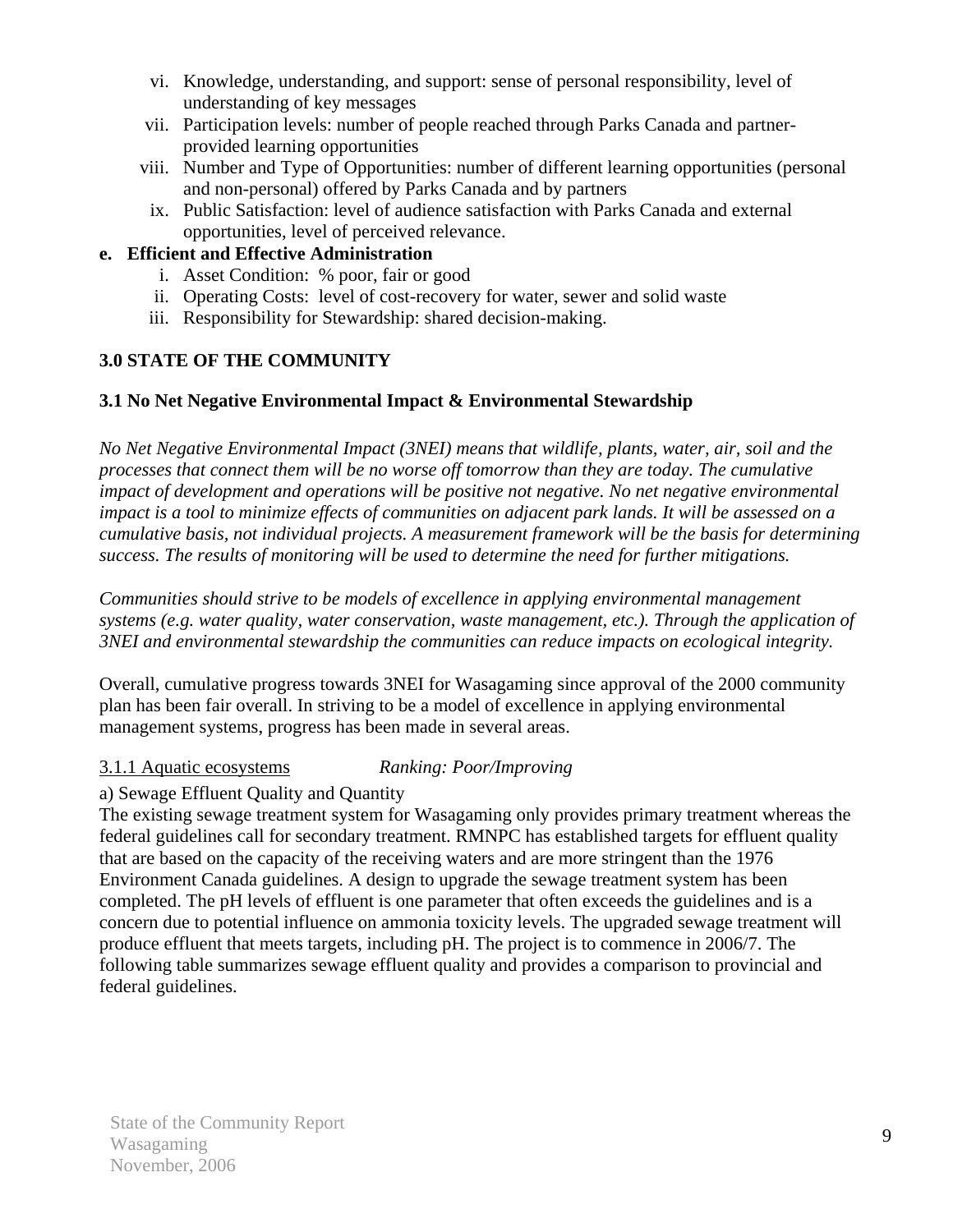| <b>Parameter</b>             | <b>Environment</b><br><b>Canada</b> (1976)<br><b>Guidelines</b> | <b>Manitoba</b><br><b>Provincial</b><br><b>Guidelines</b> | <b>RMNPC</b><br><b>Effluent Analysis</b><br>$(Average: 2001 - 05)$ | <b>RMNPC</b><br><b>Effluent Targets</b>                                       |
|------------------------------|-----------------------------------------------------------------|-----------------------------------------------------------|--------------------------------------------------------------------|-------------------------------------------------------------------------------|
| Total Phosphorus (mg/L)      | < 1.0                                                           | N/A                                                       | 0.659                                                              | < 1.0                                                                         |
| Total Ammonia (mg/L)         | N/A                                                             | Case<br>Specific                                          | 0.38                                                               | <10                                                                           |
| $TSS$ (mg/L)                 | 25                                                              | < 30                                                      | 12                                                                 | $\langle 10 \text{ (Apr. 1 - June 15)} \rangle$<br>$<$ 25 (June 16 – Mar. 31) |
| $BOD_5$ (mg/L)               | 20                                                              | $<$ 30                                                    | 10                                                                 | $<$ 20                                                                        |
| pH                           | $6 - 9$                                                         | N/A                                                       | 9.1                                                                | $6.5 - 9.0$                                                                   |
| Total Aluminum (mg/L)        | N/A                                                             | N/A                                                       | N/A                                                                | < 0.10                                                                        |
| Fecal Coliforms (MPN/100 mL) | < 400                                                           | < 200                                                     | 3                                                                  | $<$ 200                                                                       |

The following provides a summary of the quantity of sewage effluent being released.



# b) Surface Water Quality

 $\overline{a}$ 

Sewage effluent is discharged into Clear Lake via Ominik Marsh and South Lake. Monitoring of surface water quality in the past has focused on nutrients and the trophic status of Clear Lake. The levels of phosphorous in the lake are not consistent with its status as an oligotrophic<sup>[1](#page-11-0)</sup> lake. "The consequences of an increased availability of the existing phosphorous to algae could result in substantial and potentially rapid change to the trophic status of Clear Lake." *Hilderman et al, 2005.*  South Lake is hyper-eutrophic<sup>[2](#page-11-1)</sup> and could be a source of phosphorous for Clear Lake. The surface water quality is linked to ground water and adjacent land uses outside of RMNPC.

<span id="page-11-0"></span><sup>&</sup>lt;sup>1</sup> Suitable for water based recreation and propogation of cold water fisheries. Very high clarity and aesthetically pleasing. *Hilderman et al, 2005, p. 22*

<span id="page-11-1"></span> $2^{2}$  Eutrophic – reduction in aesthetic properties diminishes enjoyment from body contact recreation. Generally productive for warm water fisheries.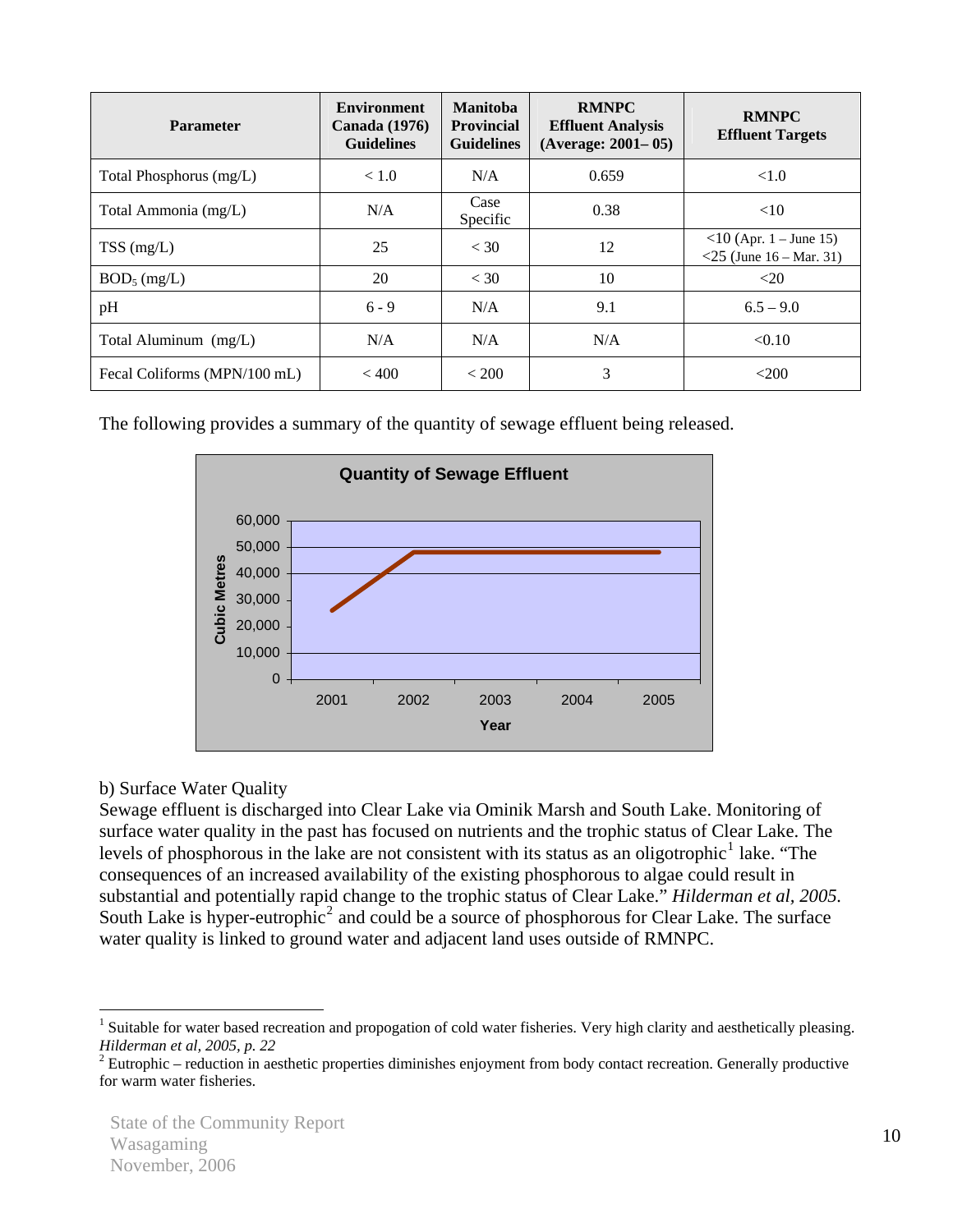**View of South Lake (Clear Lake at top of photo)** 



In addition to sewage treatment improvements, a stormwater system upgrade design has been completed which will reduce potential impacts on surface water quality. Implementation of this upgrade will depend on available funding.

To intensify the effort to manage for ecological integrity in the Clear Lake Basin, a study was commissioned that identifies priorities for action (*Securing the Integrity of Clear Lake and Area, 2005)*. Many of the priorities for action are reflected in the draft park management plan. One priority is to facilitate the development of a Clear Lake Basin management approach with governments, Keeseekoowenin Ojibway First Nation, landowners, and stakeholders.

# c) Water Conservation

Water consumption declined in 2004, possibly due to low visitation, and increased again in 2005. Water conservation fixtures are a requirement in development proposals and have been included in all new or upgraded Park facilities since 2000.

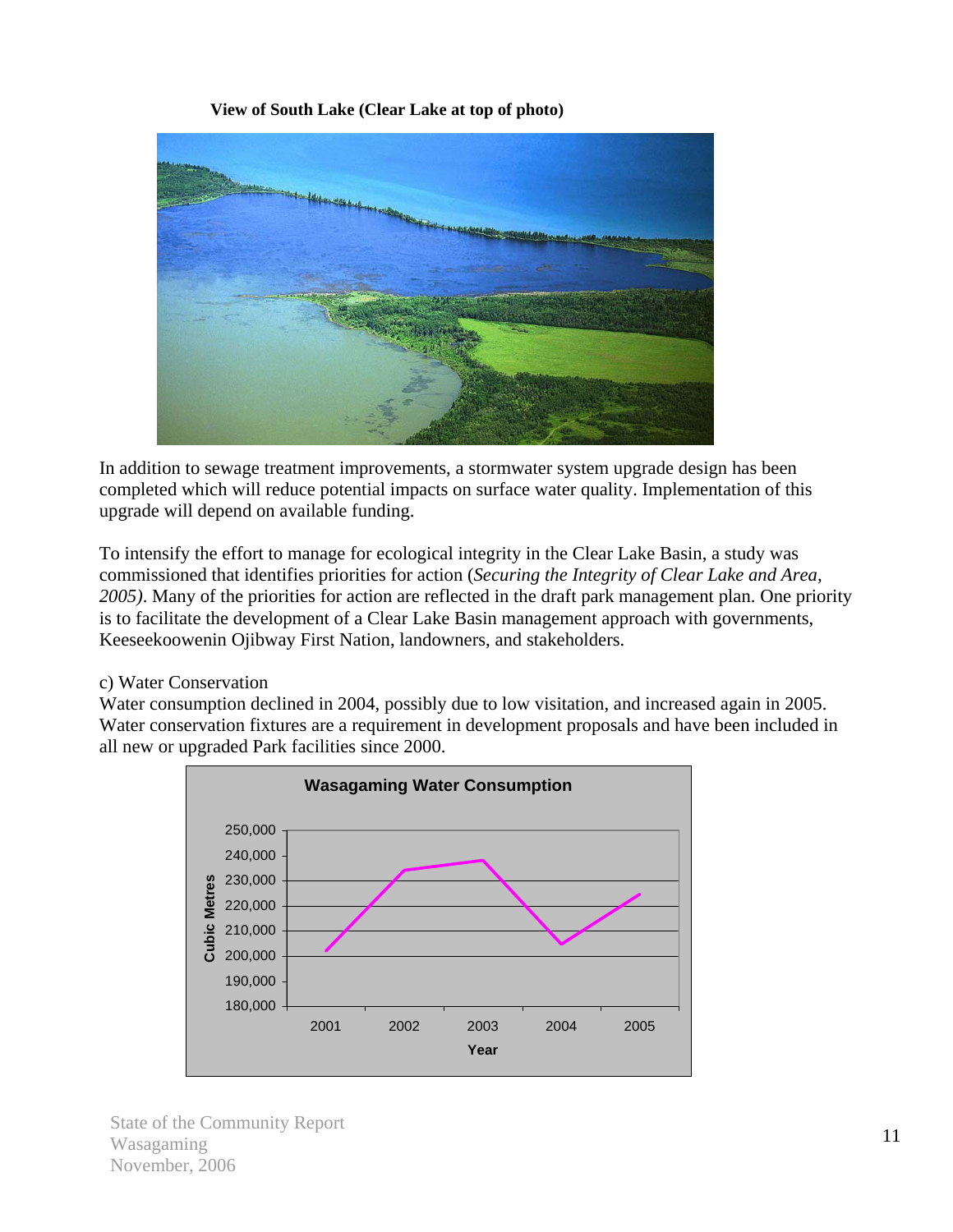## <span id="page-13-0"></span>3.1.2 Terrestrial Ecosystems (Vegetation) *Ranking: Good, improving*

#### a) Non-native, Invasive Species

The Wasagaming Vegetation Strategy was approved in 2005. The Wasagaming Tenants' Association were consulted and fully support the strategy. Non-native plants in Wasagaming are addressed in the strategy and any actions will be coordinated with an invasive plant strategy for RMNPC. It will not be practical or effective to target all invasive plants, therefore the strategy will identify the highest priority species.

#### b) Landscape Composition

The table below shows preliminary data that will be refined and used for baseline monitoring to describe landscape classes within Wasagaming. The classes are;

Class 1 *–* natural areas – dominant vegetation is native and all biomass remains within the landscape unit. Examples include forest patches, grasslands, and wetlands.

Class 2 – areas under active restoration – efforts are in progress to re-establish native species and to make the restored area self-sustaining according to a specific restoration prescription. Class 3 –built/modified areas– dominant vegetation is non-native and/or the biomass is routinely removed or all or nearly all of the plant cover is absent. Examples include power and other utility line rights of way, abandoned rights of way, fuel reduction zones, lawn areas including playing fields, road surfaces, parking lots, and building and other infrastructure footprints.

There has been some rehabilitation of land within the community. The community plan restricts the amount of development on all leased lots and landscaping requirements are a condition of all development proposals.

| Preliminary<br>assessment | Class 1 $(m2)$ | Class $2(m^2)$ | Class $3(m^2)$ |
|---------------------------|----------------|----------------|----------------|
| <i>2005</i>               | 1,457,920      | 91.120         | 273,360        |

3.1.3 Terrestrial Ecosystems (Wildlife) *Ranking: Fair, No Change*

#### a) Trail Proliferation

There's an estimated 6 kilometres of trail proliferation within the community. There are a number of informal trails leading to and from the cabin area as well as trails along the lakeshore in the cottage area.

# b) Wildlife Movement

Wildlife movement within Wasgaming has not been researched or monitored to date. Data on bear encounters (see below) provide an indication of wildlife movement in Wasagaming.

# c) Human – Wildlife Encounters

In Wasagaming, bear management actions are being used to assist in measuring the impact of the community on wildlife. The need for bear relocations has been significantly reduced from 1990 levels with the installation of bear-proof containers and enforcement of regulations related to campsite cleanliness. Frequent sightings of bears occur but with quick hazing efforts and a clean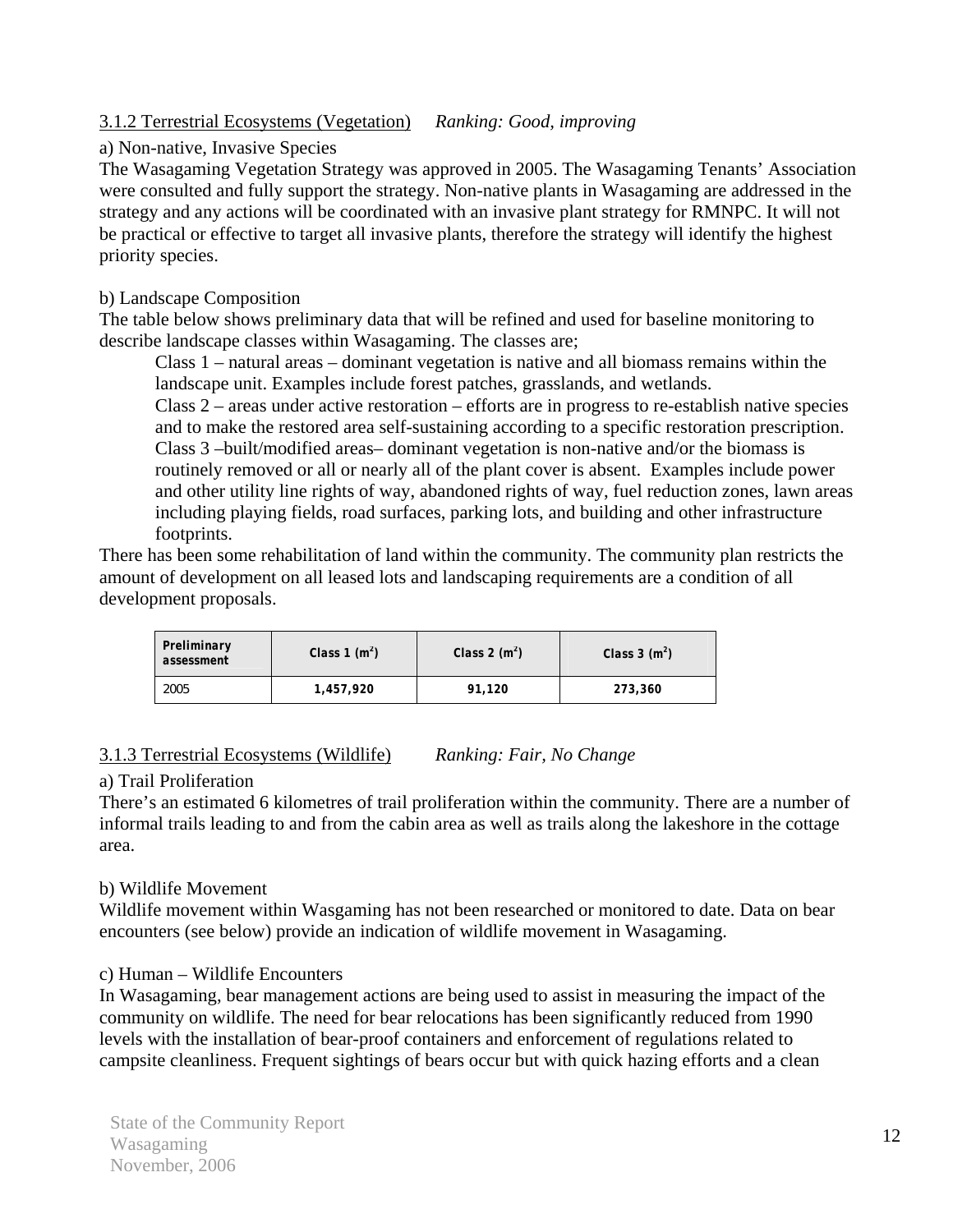<span id="page-14-0"></span>community most bears are prevented from staying or becoming a nuisance. Only one bear had to be relocated in 2006 and the average over the past five years has been two bears per season. Unfortunately several bears venture outside the park where garbage management practices are not as stringent. An estimated 15 bears were destroyed on provincial lands close to Wasagaming in 2006.

# 3.1.4 Solid Waste Diversion *Ranking: Poor, No Change*

Since 2001, the community has not been able to divert as much waste from the landfill (i.e. amount composted or recycled). There has been a decline from over 10% to less than 5% diverted. Contributing factors include the recent collapse of the market for recycled cardboard and low participation from the community in the recycling program.



# 3.1.5 Contaminated Sites *Ranking: Fair, No Change*

Contaminated sites have the potential for immediate or long-term hazard to human health or the environment if improperly monitored or, where necessary, if not reclaimed. Parks Canada measures this indicator by examining the level of reclamation activity within communities, with a goal of 100% reclamation over time.

There are two contaminated sites in Wasagaming, the Townsite Washroom (a formerly a gas station) and the West Lift Station. The initial assessments were done in 2000 or earlier and the Townsite Washroom had a more detailed assessment completed in 2001 to further delineate the extent of contamination. Submission to the Federal Contaminated Sites Assessment Program (FCSAP) for remedial funding is pending. Until remediation can be done, both sites are being risk managed.

# **3.2 Leadership in Heritage Conservation**

# 3.2.1 Built Heritage *Ranking: Fair, Improving*

In Wasagaming there are nine recognized heritage buildings and one classified building, the Visitor Centre. In addition to these federally designated buildings, there are two provincially designated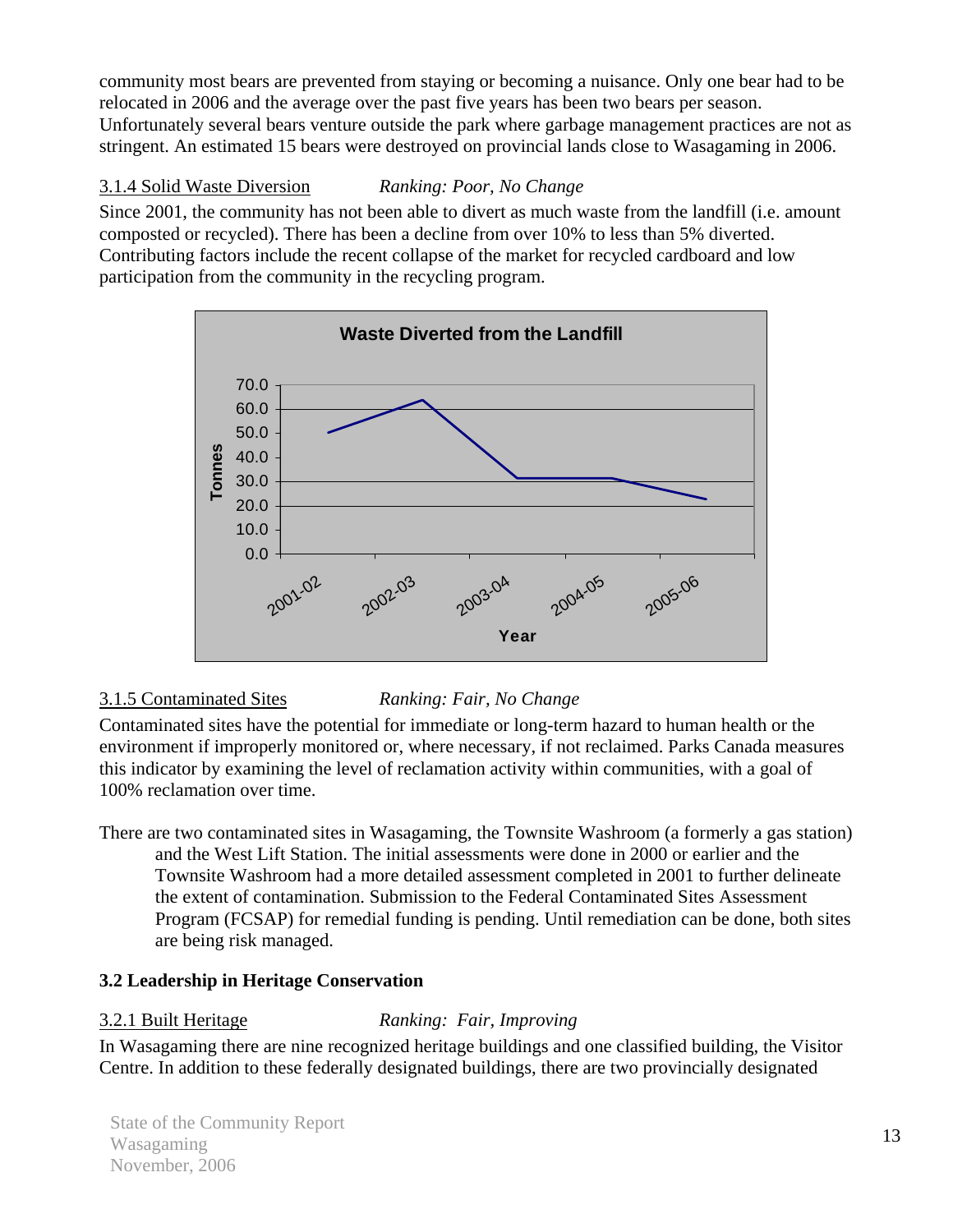| <b>Heritage Buildings in Wasagaming</b> |                                |           |  |
|-----------------------------------------|--------------------------------|-----------|--|
| #                                       | <b>Building</b>                | Condition |  |
| 1                                       | <b>Administration Building</b> | Good      |  |
| 2                                       | Casa Loma                      | Fair      |  |
| 3                                       | Firehall                       | Fair      |  |
| 4                                       | Tennis Club                    | Fair      |  |
| $\overline{\mathcal{L}}$                | <b>Bandstand</b>               | Fair      |  |
| 6                                       | 150 Ta-Wa-Pit (3-plex)         | Fair      |  |
| 7                                       | <b>Visitor Centre</b>          | Fair      |  |
| 8                                       | Jamboree Hall                  | Poor      |  |
| 9                                       | Doctor's Residence             | Poor      |  |
| 10                                      | 154 Columbine                  | Closed    |  |

<span id="page-15-0"></span>heritage buildings in the community, the Wigwam Restaurant and Park Theatre. The condition of federal heritage buildings is shown in the table below, with 60% in fair condition.

Parks Canada has been developing partnership with third parties to occupy and maintain federal heritage buildings not required for park administration or operations. The Wasagaming Historical Society has occupied Casa Loma cottage for a number of years and more recently, an agreement was reached with Keeseekoowenin First Nation to occupy the Firehall. A third heritage building, the RCAF cottage, is just beyond the community boundary and is now occupied by the Manitoba Arts Council.

There are ongoing evaluations of buildings in RMNPC for federal heritage status. There were 275 buildings evaluated in the park over that past 10 years and another 100 are to be evaluated over the next five years.

Architectural appearance guidelines in the community plan are applied to new developments and the Development Review Board ensures compatibility between new development and surrounding structures, however new building materials are creating a challenge to the interpretation of the guidelines. Generally efforts have been successful in retaining the community's distinctive character.

# **3.3 Responsible Growth Management**

# 3.3.1 Growth Limits *Ranking: Good, No Change*

Limits to commercial growth have been established in the community plan and legislated in the *Canada National Parks Act (CNPA)*. The community plan states the floor area was  $21,820 \text{ m}^2$  in 1998 and as stipulated in the CNPA, the extent of floor area in the commercial zone cannot exceed 28, 586 m<sup>2</sup>. Therefore, 6,766 m<sup>2</sup> of growth in floor area is allowed. Since 1998, there has been a total of 584  $m<sup>2</sup>$  of floor space developed, less than 10% of the allowable growth.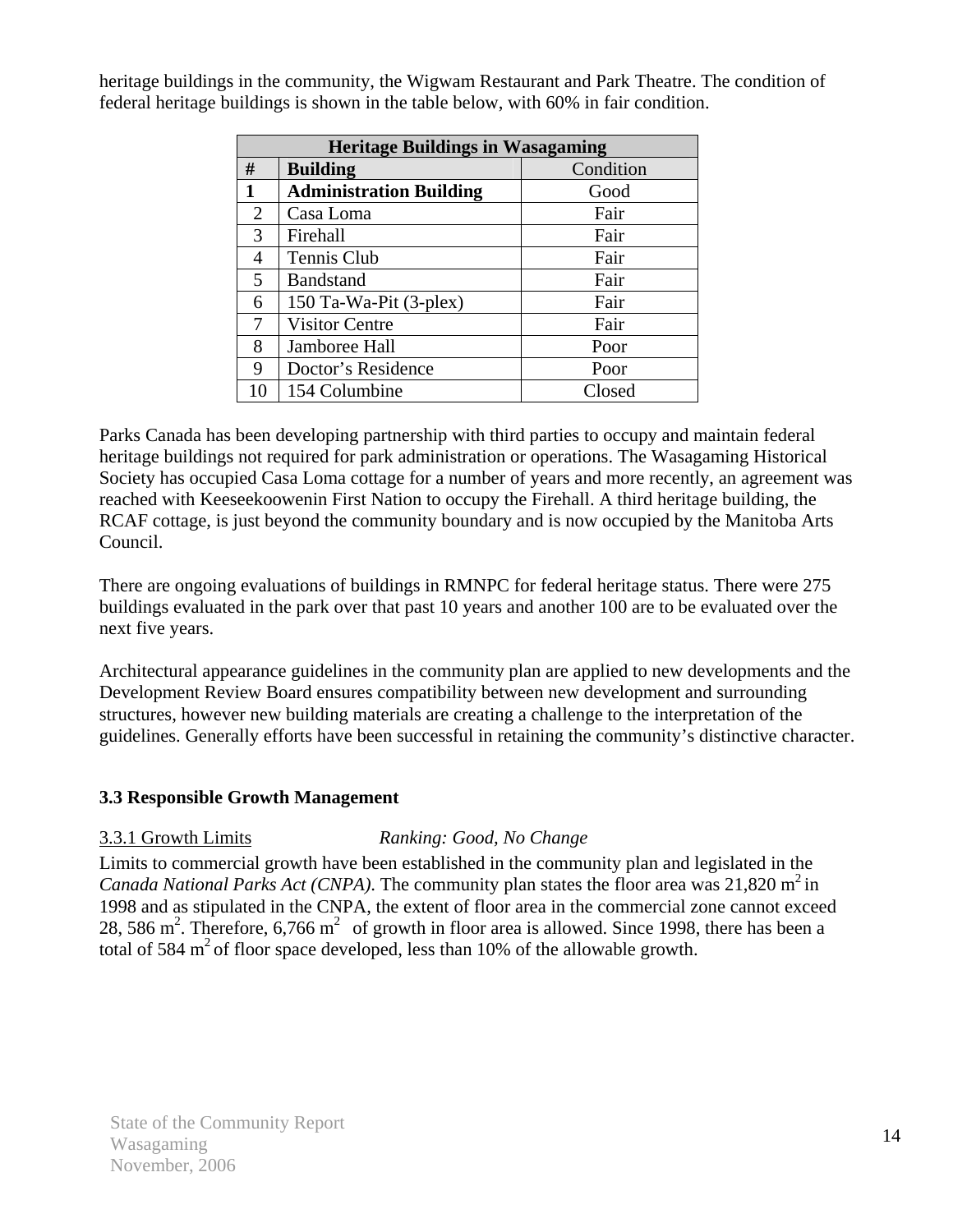<span id="page-16-0"></span>

#### 3.3.2 Quality of Life *Ranking: Good, Improving*

Housing in the community is not a major concern due to the proximity of Onanole and other cottage subdivisions outside the national park. Violent crimes and burglary in the community are rare. Noise complaints and minor vandalism often coincide with social events in the community (i.e. dances). The sense of community is strong with good participation by community associations. The following table summarizes RCMP statistics for 2006.

| <b>RCMP Statistics 2006</b><br>(end of May long weekend to end of September long weekend) |               |  |
|-------------------------------------------------------------------------------------------|---------------|--|
| <b>Offence/Incident Category</b>                                                          | <b>Number</b> |  |
| Calls for Service                                                                         | 577           |  |
| Highway Traffic Act offences                                                              | 182           |  |
| <b>Traffic Accidents</b>                                                                  | 54            |  |
| Liquor Control Act offences                                                               | 51            |  |
| Disturb the Peace                                                                         | 46            |  |
| Mischief to Property                                                                      | 36            |  |
| Theft Under \$5,000                                                                       | 21            |  |
| <b>Impaired Driving</b>                                                                   | 20            |  |
| Assault                                                                                   | 14            |  |
| <b>National Parks Act offences</b>                                                        | 13            |  |
| Other                                                                                     | 84            |  |

# 3.3.3 Economic Vitality *Ranking: Good, No Change*

The chart below shows the trend in park visitation over the past 7 years. RMNPC attracts more than 250,000 visitors per year and is a significant tourism destination in Manitoba. Of those visitors, 95% visit Wasagaming. The most popular activities are spending time on the main beach, shopping, eating in restaurants, walking on the pier, and swimming. Golfing is a popular activity that occurs close to the community. An estimated 64% are overnight visitors compared to 35% who are day visitors. There are approximately 46 businesses in the community providing services to these visitors. The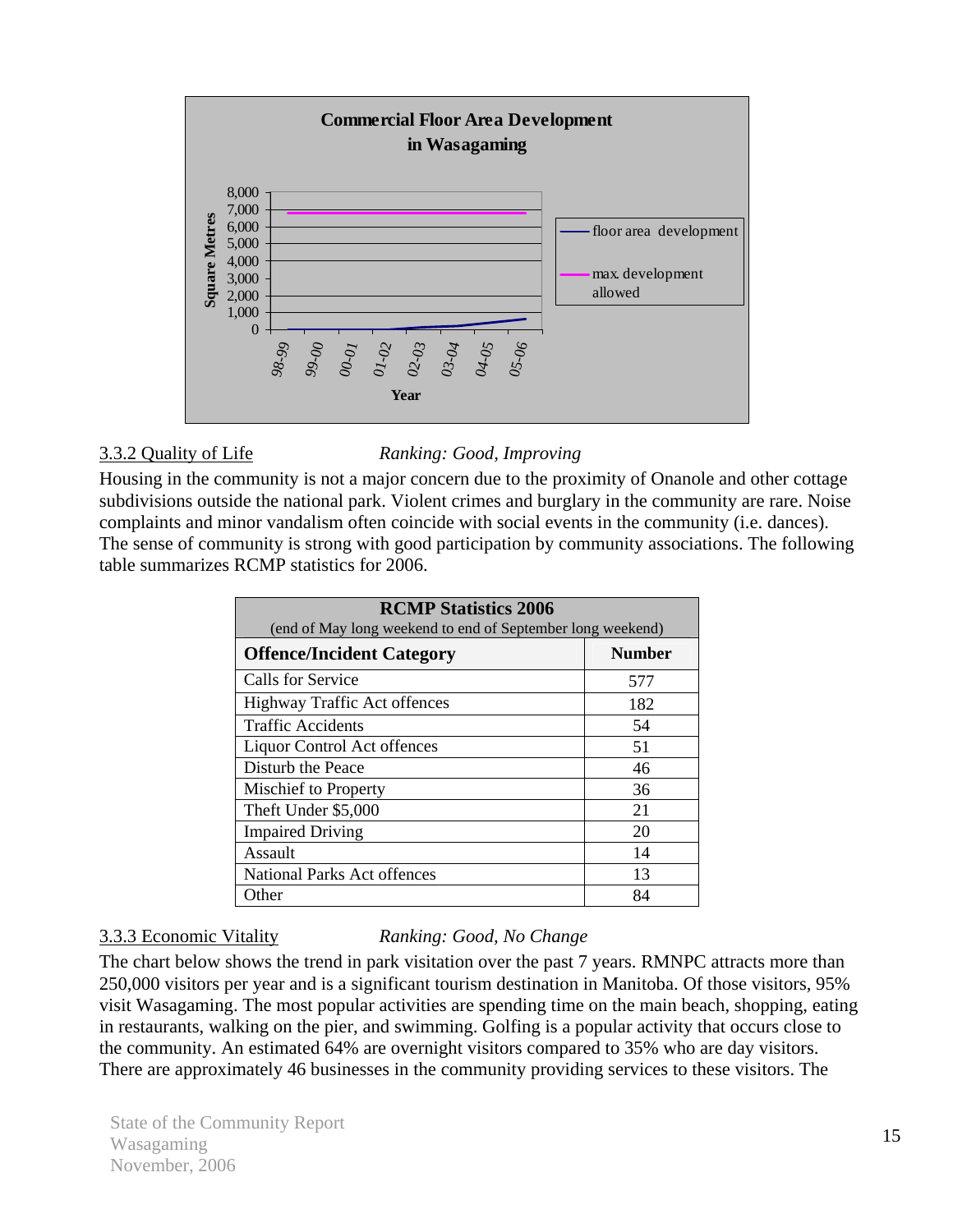<span id="page-17-0"></span>workforce of RMNPC comprises approximately 160 employees. The annual park budget is approximately \$10 million and generates economic impacts in excess of \$50 million annually. The annual budget for Wasagaming is \$1.3 million. There is concern amongst some seasonal residents and commercial operators that high park entrance fees are affecting the community's economic vitality.



RMNPC Visitation (1999 - 2005)

# **3.4 Managing Development and Use**

#### 3.4.1 Character *Ranking: Good, No Change*

All development and redevelopment proposals are reviewed to ensure consistency with the character, sign, site, and landscape guidelines in the Wasagaming Community Plan. All business license applications are reviewed against the guideline in the community plan for basic and essential services. Applications for development variances are reviewed by the Development Review Board and recommendations made to Parks Canada. The guidelines regarding landscaping do not cover all aspects that potentially affect the character of the community (e.g. lawn ornaments, fences, retaining walls, kitchen tents, trampolines). Proposals that involve an outdoor recreation activity are assessed using RMNPC's appropriate activities review tool and Parks Canada's activity assessment framework presently being developed.

# 3.4.2 Visitor Experience

Information on visitor needs and expectations comes from the 2001/2 RMNP Visitor Survey. This survey provides information about visitors to the community because virtually all visitors reported stopping at the Wasagaming townsite (i.e. 95% of the park visitation). The Visitor Centre is located in the core of Wasagaming. It's a focal point and the information hub of RMNPC. Of the total visitors coming to RMNP an estimated 56% went to the Visitor Centre.

#### a) Understanding Visitors *Ranking: Good, No Change*

RMNPC regularly collects information through surveys every five years to better understand the visitors. Information related to the users of Wasagaming can be extracted from this data set.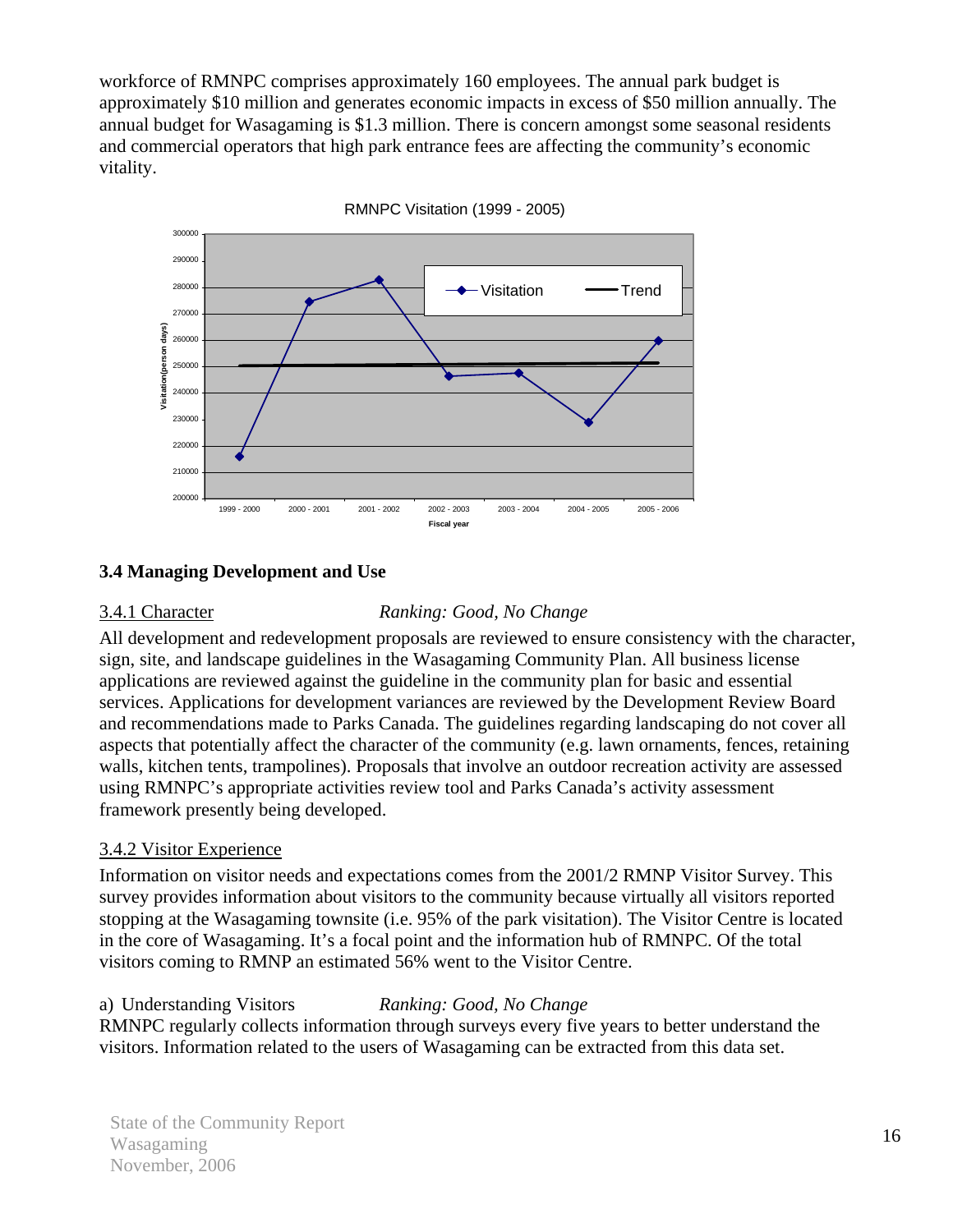Management decisions are influenced by this information as well as other forms of visitor feedback (i.e. feedback forms, letters, advisory groups).

#### b) Providing Opportunities *Ranking: Good, No Change*

"Spending time with family" and "a recreational experience" were the two most important factors that determined why visitors came to Wasagaming. People are generally satisfied with the opportunities available. Because demand often exceeded supply for services sites in the campground, some modifications have been made provide more serviced sites. The occupancy of those sites has been high. Improvements to the main beach and pier were targeted to the visitor needs and expectations. The level of use has not been measured since the project was completed, however the next visitor survey (i.e. 2007) is expected to provide that information.

# c) Delivering High Quality Service *Ranking: Good, No Change*

The following indicate satisfaction levels activities, services and facilities from the 2001/2 survey. Generally, satisfaction levels were high with some concerns as to whether there was value for the entrance fee<sup>[3](#page-18-0)</sup>. Since 2002, investments have been made to upgrade sites in the campground, replace highway and directional signs and repair facilities along the lakeshore such as docks and the Lakeshore Trail.



d) Connecting Visitors/Residents Personally with the Place *Ranking: Good, No Change* Attempts were made in the 2001/2 visitor survey to measure level of visitor knowledge but the methods are questionable. Refinement is required in the future to assess the level of visitor understanding about RMNPC. Wasgaming has high repeat visitation (i.e. 85%) which could indicate a strong personal connection with the place.

<span id="page-18-0"></span> $\overline{a}$ <sup>3</sup> The Wasagaming Tenants' Association, an advisory board to the Superintendent in the implementation of the Wasagaming Community Plan with representatives from each of the Wasagaming Chamber of Commerce, the Clear Cabin Owners' Association and the Clear Lake Cottage Owners' Association, continue to voice their concern for park entry fees and the potentially negative impacts that they are having on the Wasagaming business community and some visitors to the national park.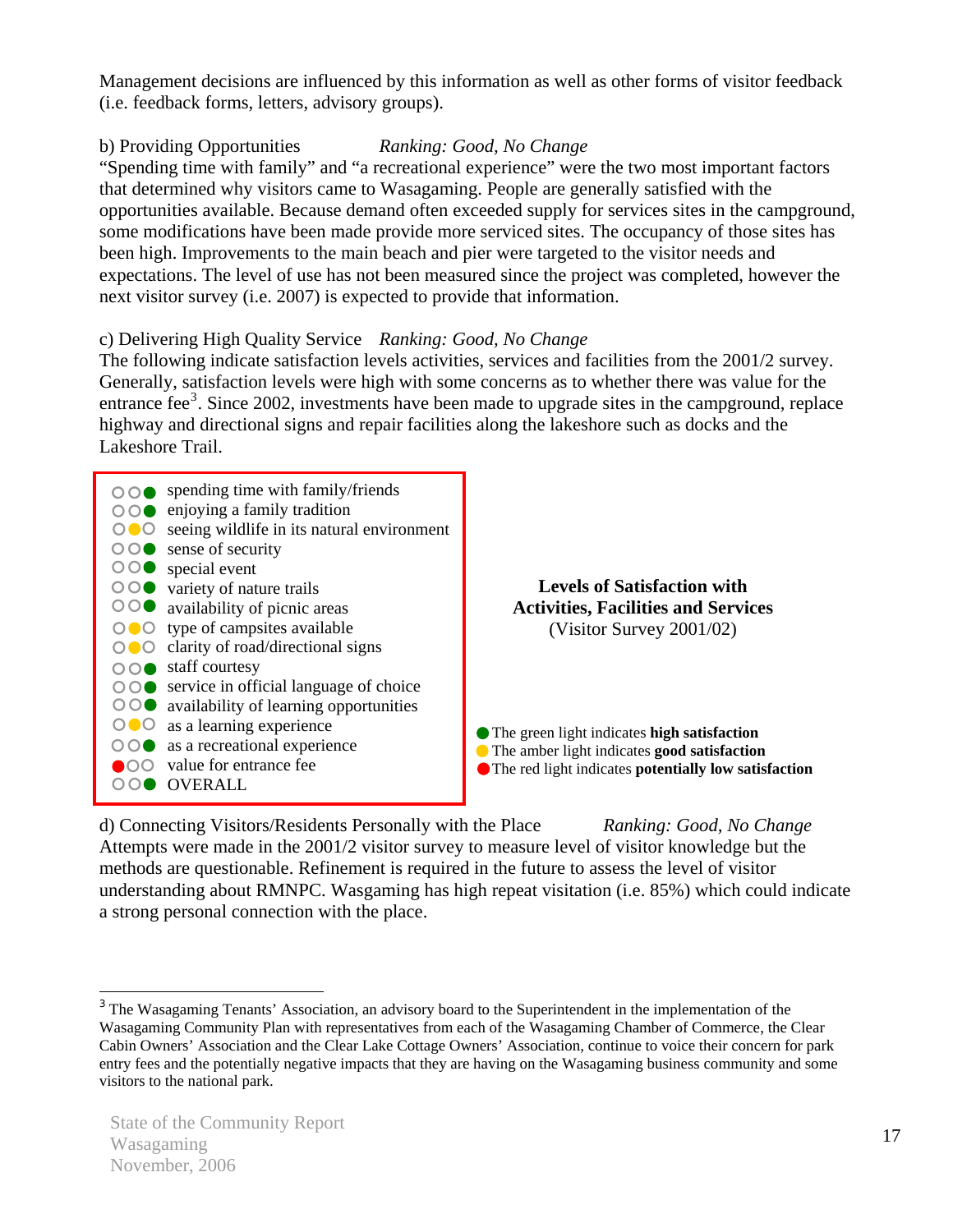# <span id="page-19-0"></span>3.4.3 Public Education and Awareness

a) Knowledge, Understanding and Support *Ranking: Fair, Improving* Some indication of knowledge is available from the visitor survey (see 3.5.4). One of the heritage tourism objectives in the community plan is "to ensure the fundamental marketing [messages] for the Park and Wasagaming are those of ecological and commemorative integrity with the focus being on increasing awareness". In the past year a number of new opportunities are available to visitors. This has led to increased participation levels which in turn should equate to increased knowledge, understanding and support. Also, RMNPC has initiated the *"Ambassador"* program with tourism providers to enhance awareness amongst their staff about Wasagaming and its role in a national park, similar to the *"Banff Best"* program. The Wasagaming Tenants' Association and the Chamber of Commerce have started to acknowledge the importance of a green community and their roles/responsibilities.

#### b) Participation Levels *Ranking: Good, Improving*

Friends of Riding Mountain offers two regular programs during the visitor season. Participation levels have been fairly consistent over the past four years with approximately 800 personal contacts in 2006. The Keesee Sharing Lodge has also been offering programs, however statistics are not available.

For programs offered by RMNPC, there were approximately 6,500 personal contacts made in 2006, with an additional 1,900 contacted through school programs. The participant levels for the major programs are shown on the graph below.



Non-personal media contacts are difficult to measure. Statistics taken from a door counter at the Visitor Centre indicate visitors' exposure to various displays, discovery room, or video presentations in the building. In 2001-2002, approximately 680 people per day passed through the Visitor Centre. At peak times there can be as many as 2,500 people per day. Data for other years is not available, however staff feel there's been slight increases over the last five seasons.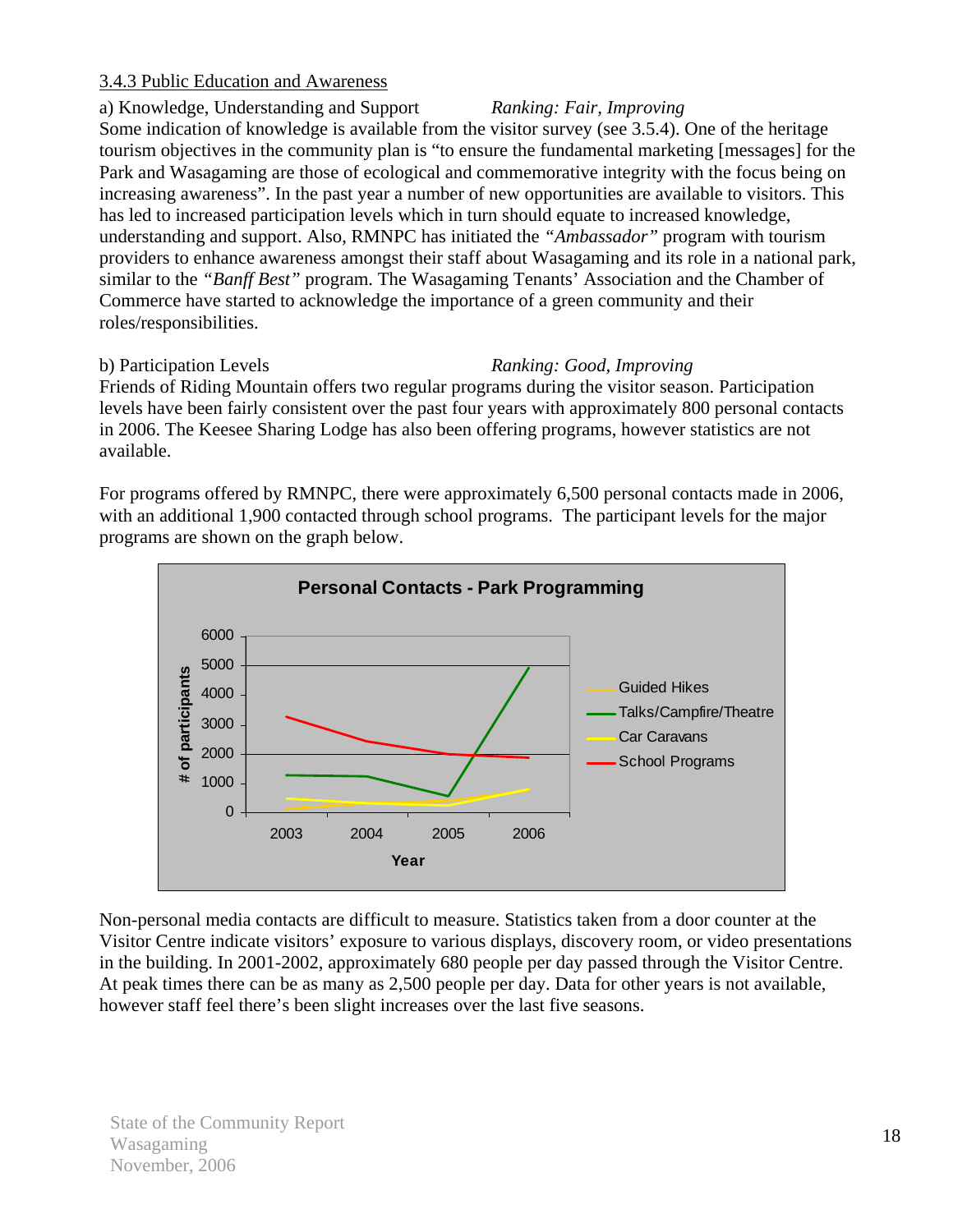

c) Number and Type of Opportunities *Ranking: Good, Improving*  Because approximately 85% of the visitors have been to Wasagaming in the past, the intention is to develop at least one totally new learning opportunity each year to make sure returning visitors will be

attracted to the program. Recently, close to 50% of the learning opportunities have been renewed.

#### Guided hikes - *Fair, Improving*

Guided hikes include historical tours, garden tours and adventure hikes. These programs have been attended on a consistent basis over the last five years and recently more guided hikes have been offered.

#### Behind the scenes – *Good, No Change*

This new program was offered in the last two seasons. It includes tours of park facilities (i.e. water treatment plant, warden facility and wildlife lab).

#### Talks – *Good, Improving*

This style of interpretation event draws the greatest number of park visitors. Park interpretive staff have created innovative programs ranging from music and theatre to lectures. The programming has grown to represent approximately two thirds of all park personal interpretation program participation. Bike tours – *Good, No Change*

Bike tours have been a challenging style of program and participation fluctuates.

School Programs – *Fair, Improving*

Because planning for school programs has to occur during the peak season, the Park has been scheduling fewer school programs to allow for more planning and preparation time for summer programs.

#### Car Caravans – *Good, Improving*

This program originates in Wasagaming, however most messaging is done outside the community. This style of program is popular with visitors indulging their desire to see and learn about wildlife. Caravans are predominantly wildlife themed and they introduce core park conservation messages and a basic level of understanding. There is a high level of demand for this type of program as people are often turned away, however they are provided with information to do a driving tour independently. Displays – *Poor, Improving*

Many displays require recapitalization. Recently new information kiosks were located throughout Wasagaming where orientation and current information can be posted.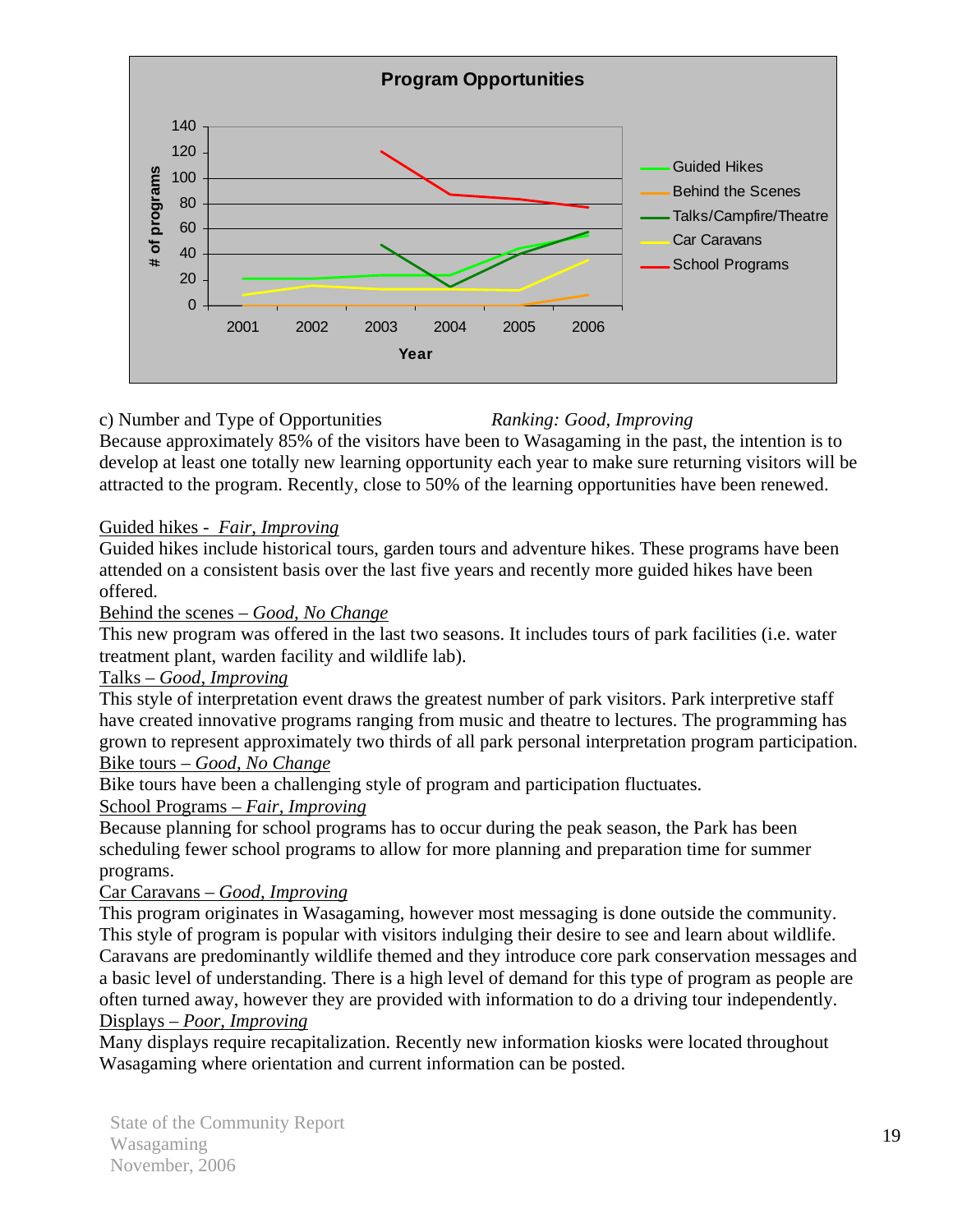# <span id="page-21-0"></span>Brochures – *Good, Improving*

The park visitor guide has been re-formatted and is a popular source of information for visitors. A new trail guide that visitors can purchase has been developed by Friends of Riding Mountain. d) Public Satisfaction *Ranking: Good, No Change*  The level of audience satisfaction with Parks Canada learning programs was high as measured in the 2001/02 Visitor Survey. Satisfaction levels will not be measured until the next survey in 2007. At present, RMNPC does not have data on satisfaction levels for programs offered by others. Also, the relevance of programs to visitors is not known and will likely be measured in the next survey.

 The green light indicates **high satisfaction The amber light indicates good satisfaction The red light indicates potentially low satisfaction** 

 number of guided hikes **Content of outdoor theatre programs** ○ ○ ● content of Visitor Centre exhibits ○ ○ ● quality of Visitor Centre services availability of learning opportunities  $\bigcirc$   $\bigcirc$  as a learning experience availability of Park information OVERALL interpretation activities that you participated in

**Levels of Satisfaction with Learning Opportunities**  (Visitor Survey 2001/02)

# **3.5 Efficient and Effective Administration**

# 3.5.1 Asset Condition *Ranking: Good, getting worse*

There are 91 assets in the community that are park-owned. The majority (62%) are in good condition, however in recent years there's been minimal investment in assets so the condition ratings are expected to decline. Investments in washroom/shower buildings in the Clear Lake Cabin area will be dependent on the outcome of consultation to determine whether residents want to invest in individual services rather than communal washroom/shower buildings.

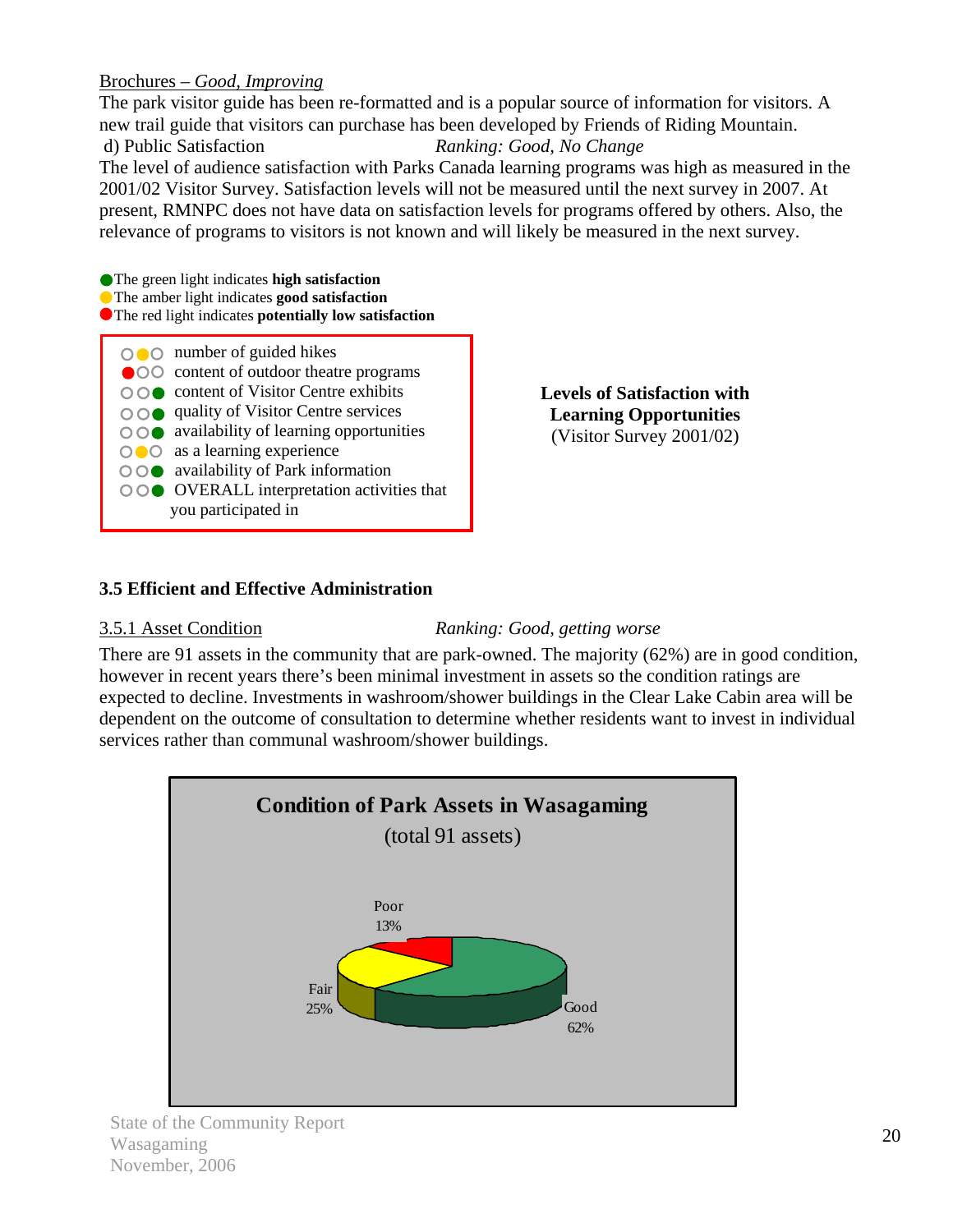# <span id="page-22-0"></span>3.5.2 Operating Costs *Ranking: Fair, Improving*

The direct costs for water and sewer are 100% cost recovered. Approximately 56% of the garbage costs are subsidized by the Park. The garbage regulations (i.e. fees) are in the process of being revised; public consultation for the regulation change has been completed. Recovery of appropriate indirect costs needs to be examined and implemented following consultation.

# 3.5.3 Responsibility for Stewardship *Ranking: Fair, Improving*

The Wasagaming Tenants'Association (WTA) is the key advisory body to Parks Canada in the implementation of the community plan with a focus on municipal service levels. The WTA has been effective; the roles and responsibilities have been determined although not yet formalized. Another example of the community's responsibility for stewardship is the Development Review Board. The community plan directed the establishment of a review and appeal board, in consultation with the WTA, to provide advice on development proposals and appeals. The Board has been functioning well and contributing to stewardship and growth management in Wasagaming.

# **4.0 EVALUATION OF MANAGEMENT ACTIONS**

Since approval of the community plan in 2000, a wide variety of actions have been implemented by both Parks Canada and local businesses. Of the 57 actions committed to in the plan, 34 were accomplished. The major barrier to achieving results related to the other 23 actions was lack of funding. The table below lists the top ten key actions that address the Minister's principles for communities in Canada's national parks.

| Stewardship |                                                                                                                                                                                  |                                                                                                                                                                  |  |
|-------------|----------------------------------------------------------------------------------------------------------------------------------------------------------------------------------|------------------------------------------------------------------------------------------------------------------------------------------------------------------|--|
|             | <b>Management Action</b>                                                                                                                                                         | <b>Result</b>                                                                                                                                                    |  |
| 1.          | Drinking water management<br>-new water treatment plant completed in 2004<br>that meets Parks Canada's proposed water<br>quality guidelines.                                     | -a reliable potable water supply<br>-opportunity to expand the water<br>distribution outside the park boundary and<br>share the cost of the treatment plant.     |  |
| 2.          | Wastewater management<br>-established effluent standards based on<br>receiving waters<br>-completed a design for an upgraded treatment<br>system, project to commence in 2006/07 | -minimize impact on aquatic ecosystems<br>-opportunity to offer sewage treatment to<br>residents outside the park boundary and<br>share the cost of the service. |  |
| 3.          | Stormwater management – upgrade design<br>complete                                                                                                                               | - higher surface water quality for<br>experiential, ecological integrity and<br>human consumption purposes                                                       |  |

# **No Net Negative Environmental Impact (3NEI) and Leadership in Environmental Stewardship**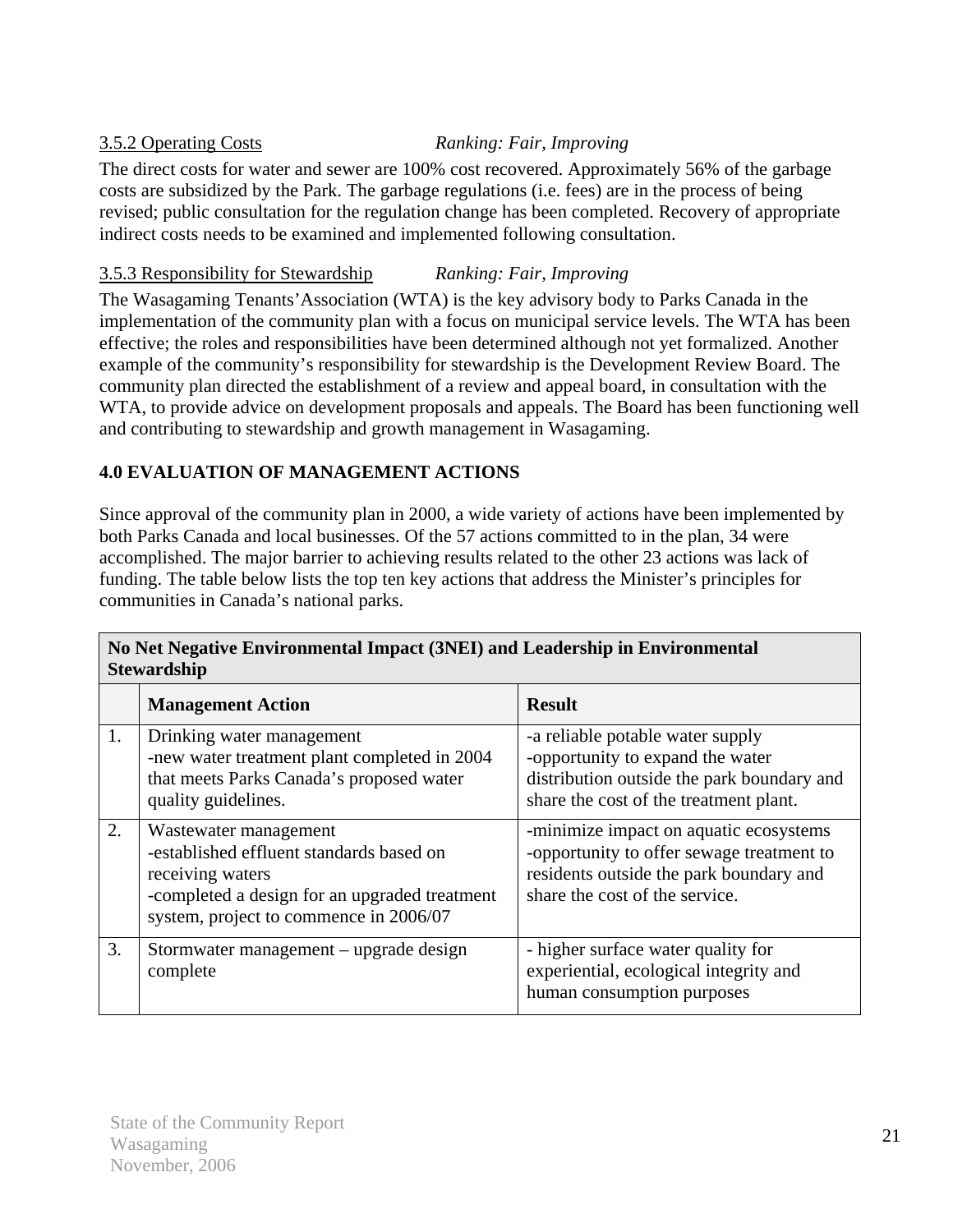| 4.  | Partnering with neighbouring communities -<br>municipal services<br>-agreement for water services<br>-commitment in principle for sewage treatment<br>-solid waste services shared (landfill<br>costs/recycling program)<br>-agreement for structural fire services          | - higher level of environmental protection<br>for RMNPC and the region<br>- more efficient and effective management                                                                                                                          |  |  |  |
|-----|------------------------------------------------------------------------------------------------------------------------------------------------------------------------------------------------------------------------------------------------------------------------------|----------------------------------------------------------------------------------------------------------------------------------------------------------------------------------------------------------------------------------------------|--|--|--|
|     | <b>Leadership in Heritage Conservation</b>                                                                                                                                                                                                                                   |                                                                                                                                                                                                                                              |  |  |  |
| 5.  | <b>Management Action</b>                                                                                                                                                                                                                                                     | <b>Result</b><br>-improved condition/protection of                                                                                                                                                                                           |  |  |  |
|     | Heritage Buildings -Building Review &<br><b>Description Analysis completed</b><br>-investments in 2 federal heritage to bring<br>condition rating up to good as a condition of<br>partnerships with non-profit third parties, one of<br>which is Keeseekoweenin First Nation | buildings<br>-enhanced knowledge, understanding and<br>support<br>-shared responsibility for asset condition                                                                                                                                 |  |  |  |
|     | <b>Responsible Growth Management</b>                                                                                                                                                                                                                                         |                                                                                                                                                                                                                                              |  |  |  |
| 6.  | Legislation of boundary and growth limits                                                                                                                                                                                                                                    | -footprint of the community is defined<br>-restrictions on development in the cottage,<br>cabin and commercial areas will contribute<br>to managing environmental impacts                                                                    |  |  |  |
|     | <b>Managing Development and Use</b>                                                                                                                                                                                                                                          |                                                                                                                                                                                                                                              |  |  |  |
| 7.  | Wasgaming Main Beach and Pier Project<br>-pier structure modified to reduce impact on<br>natural processes, conditions improved in the<br>beach area                                                                                                                         | -decision made using a consultative<br>process with community members which<br>enhanced understanding and support<br>-project meets visitor needs/enhances the<br>experience, maintains heritage values and<br>protects ecological processes |  |  |  |
| 8.  | <b>Sign Project</b><br>-all highway and directional signs replaced with<br>signs with the new Parks Canada corporate<br>image                                                                                                                                                | -responds to visitor needs<br>-increased visitor satisfaction                                                                                                                                                                                |  |  |  |
|     | <b>Efficient and Effective Administration</b>                                                                                                                                                                                                                                |                                                                                                                                                                                                                                              |  |  |  |
| 9.  | Responsibility for Stewardship - Wasagaming<br>Tenants' Association has been active and<br>effective. A Development Review Board was<br>formed and is functioning well.                                                                                                      | -enhanced knowledge, understanding and<br>support<br>-shared responsibility for stewardship<br>-more efficient and effective management                                                                                                      |  |  |  |
| 10. | Cost Recovery – regulation changes made for<br>water and sewer so 100% of the direct costs are<br>recovered. For garbage services, a regulation<br>change has been initiated.                                                                                                | -effective management of municipal<br>services                                                                                                                                                                                               |  |  |  |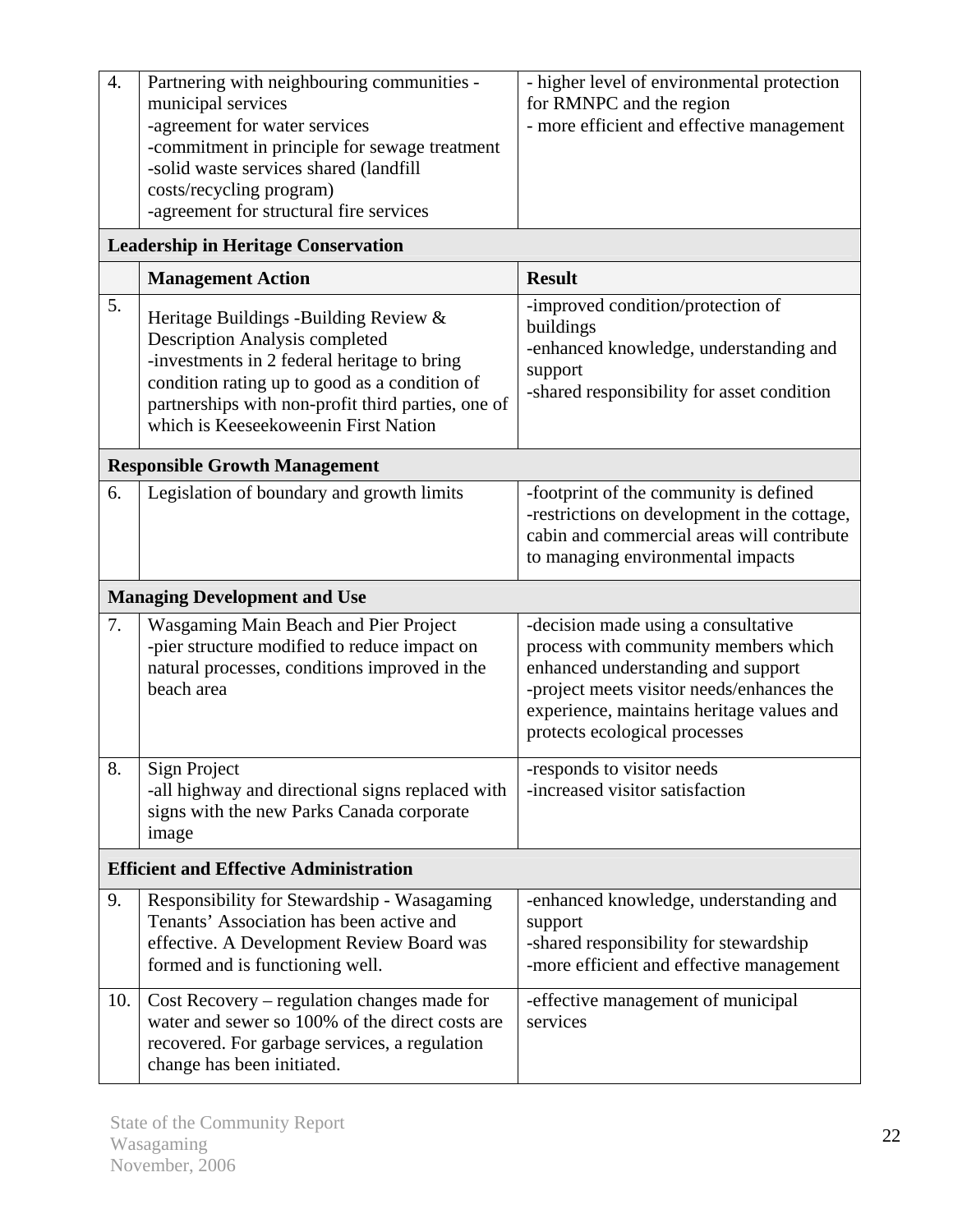# <span id="page-24-0"></span>**5.0 CONDITION OF INFORMATION BASE**

Information gaps have been identified during the development of this report and include;

- non-native invasive species
- landscape composition
- trail proliferation
- wildlife movement and human-wildlife encounters
- quality of life
- economic vitality
- visitor experience connecting visitors personally with the place
- knowledge, understanding and support

Indicators, measures and related information gaps will be refined through the ongoing development of the community monitoring framework.

#### **6.0 CONCLUSION**

Although the vision for the community remains valid, there are issues related to development adjacent to the community that need to be addressed. The draft Management Plan for RMNPC, that is expected to be approved by December/06, provides direction for the next community plan review. There are some concerns with respect to indicators related to aquatic ecosystems, solid waste diversion, public education/awareness, and efficient/effective administration.

Completion of the sewage treatment project will reduce threats to the Clear Lake Basin. However, Wasagaming is only one 'neighborhood' within a larger Clear Lake Basin community. Greater integration with neighbors will help to reduce environmental impacts as well as the cost of municipal infrastructure. Therefore, the next community plan needs to provide direction to expand on shared municipal services (e.g. water, wastewater treatment, solid waste disposal, development review) in partnership with the Rural Municipality of Park.

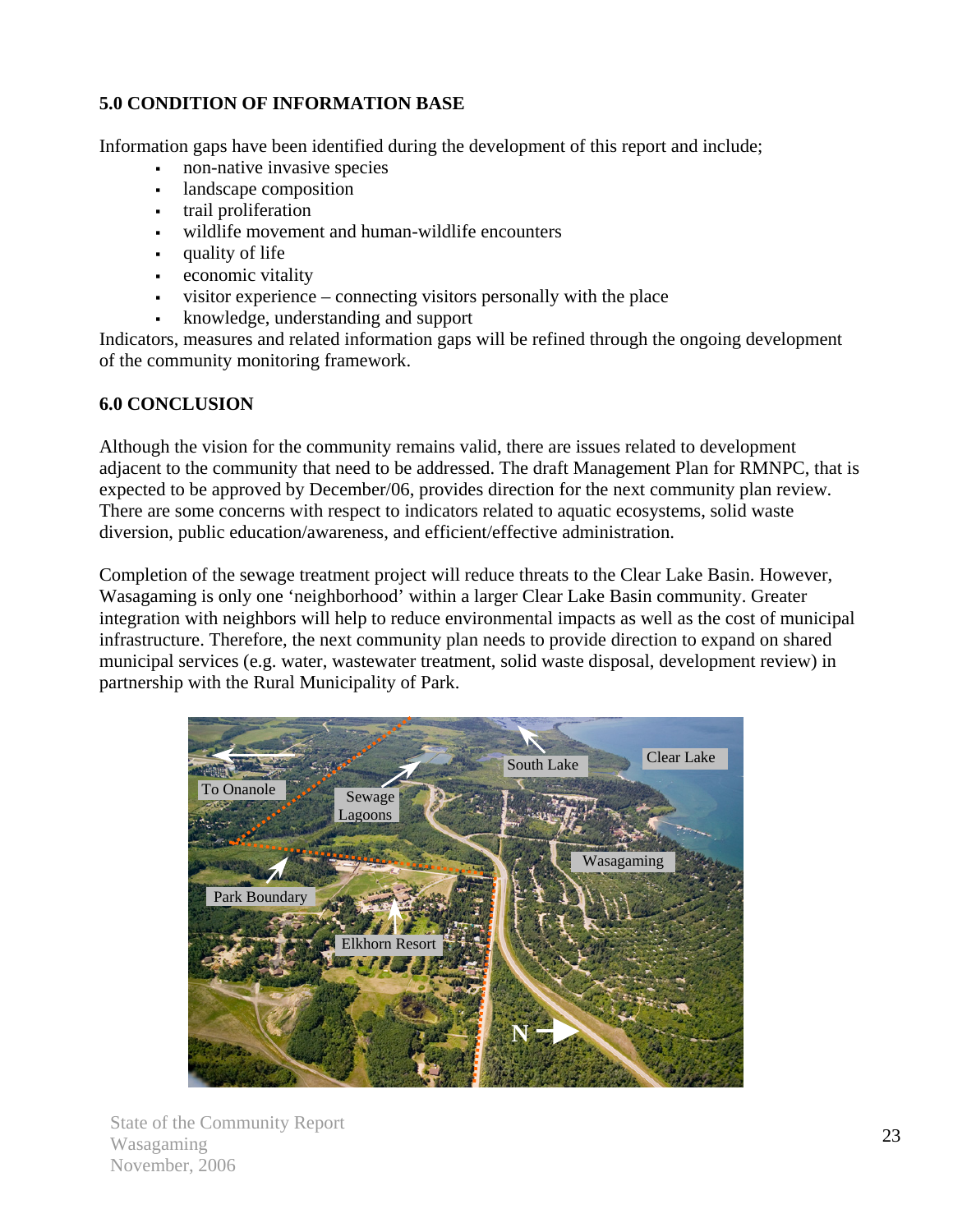Improved participation and support by the community of the recycling program is required to increase diversion of waste from the landfill. To gain a better understanding of the community's issues with the recycling and composting programs, Parks Canada will continue to rely on input from the Wasagaming Tenants' Association. This issue is addressed in the community plan, however some more work is needed to address outstanding issues*.* 

Public education and awareness, and integration of the Parks Canada mandate in general, are adequately addressed in the Wasagaming Community Plan. Progress has been made recently with programs for repeat visitors and commercial operators. However, the indicators and measures for managing development and use require refinement and there is direction to do this in the park management plan.

Efficient and effective administration indicator uses asset condition as a measure. There are a number of assets in fair to poor condition in Wasagaming and investments will be contingent on funding. Regular visitor surveys will provide the information required to establish priorities for recapitalization of assets. The community plan review will be the opportunity to review options for water and sewer services in the Clear Lake Cabin Area that will meet the needs and wants of those seasonal residents. The next community plan also needs to address other issues that will increase effectiveness and efficiencies in managing the community. Issues include the following:

- a review of essential services in Wasagaming with consideration to existing and potential services in the Wasagaming/Onanole corridor;
- alternatives to annual permits for the Clear Lake Cabins; and
- examination of other governance models for communities for potential application in Wasagaming.